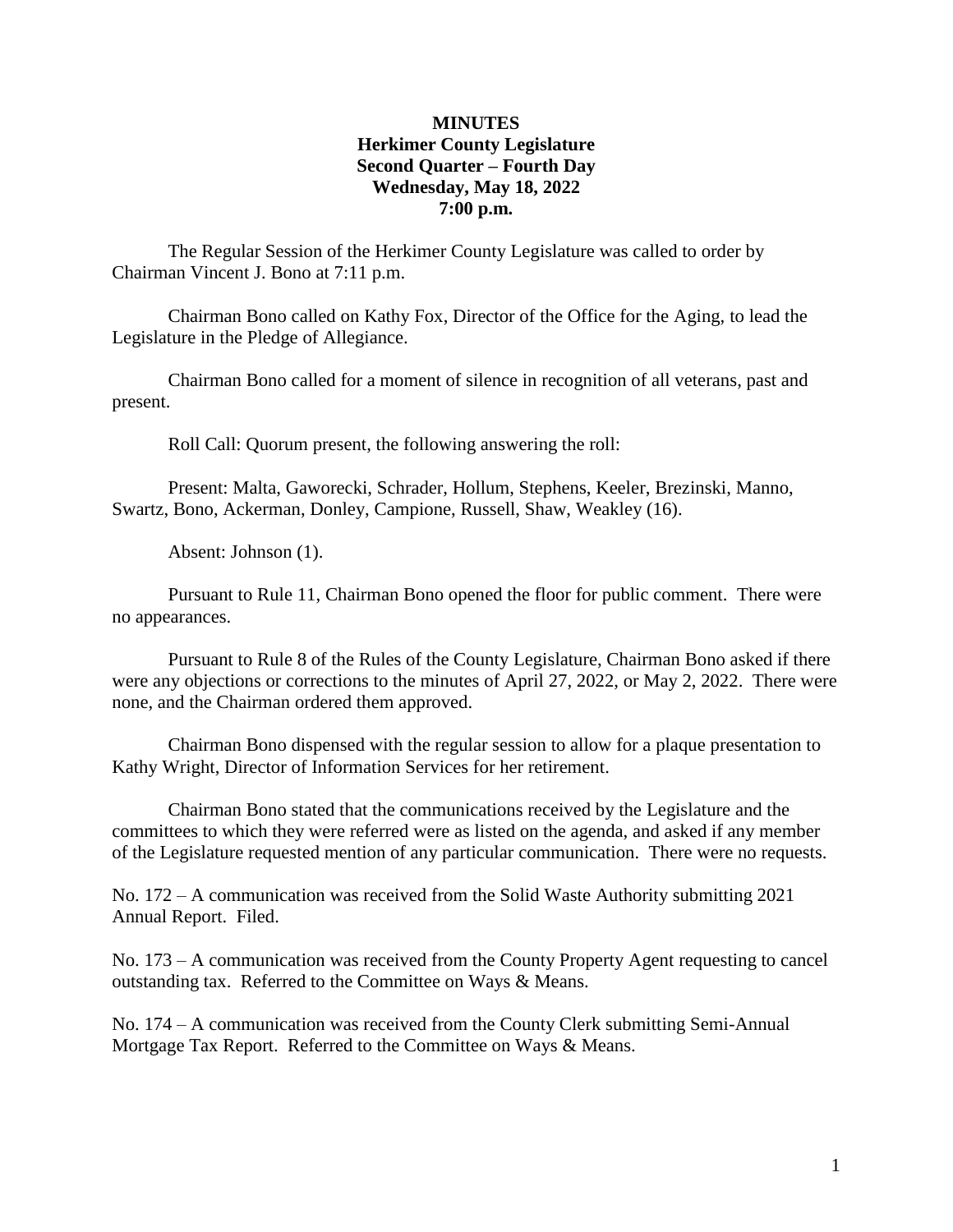No. 175 – A communication was received from the County Treasurer submitting Apportionment of Mortgage Tax. Referred to the Committee on Ways & Means.

No. 176 – A communication was received from the Village of Middleville requesting assistance with renovation of baseball fields and playground. Referred to the Committee on Ways  $\&$ Means.

No. 177 – A communication was received from the Budget Officer/Purchasing Agent requesting budget amendment and creation of accounts in connection with additional funding in Office for the Aging. Referred to the Committee on Human Resources and the Committee on Ways & Means.

No. 178 – A communication was received from the Budget Officer/Purchasing Agent requesting budget amendment in connection with additional funding in Office for the Aging. Referred to the Committee on Human Resources and the Committee on Ways & Means.

No. 179 – A communication was received from the Budget Officer/Purchasing Agent requesting budget amendment in connection with additional funding in Office for the Aging. Referred to the Committee on Human Resources and the Committee on Ways & Means.

No. 180 – A communication was received from the Budget Officer/Purchasing Agent requesting budget amendment in connection with additional funding in Office for the Aging. Referred to the Committee on Human Resources and the Committee on Ways & Means.

No. 181 – A communication was received from the Director of Office for the Aging requesting contract for Tai Chi. Referred to the Committee on Human Resources and the Committee on Ways & Means.

No. 182 – A communication was received from the Budget Officer/Purchasing Agent requesting budget amendment and creation of a project in Department of Social Services. Referred to the Committee on Human Resources and the Committee on Ways & Means.

No. 183 – A communication was received from the Personnel Officer requesting a resolution to appoint Acting Director of Information Services. Referred to the Committee on Information Services.

No. 184 – A communication was received from the Budget Officer/Purchasing Agent submitting recommendation to award bid for bus service for the Public Health Preschool Transportation Program. Referred to the Committee on Human Resources and the Committee on Ways & Means.

No. 185 – A communication was received from the Budget Officer/Purchasing Agent requesting contract to update Multijurisdictional Hazard Mitigation Plan. Referred to the Committee on Public Safety & Emergency Management and the Committee on Ways & Means.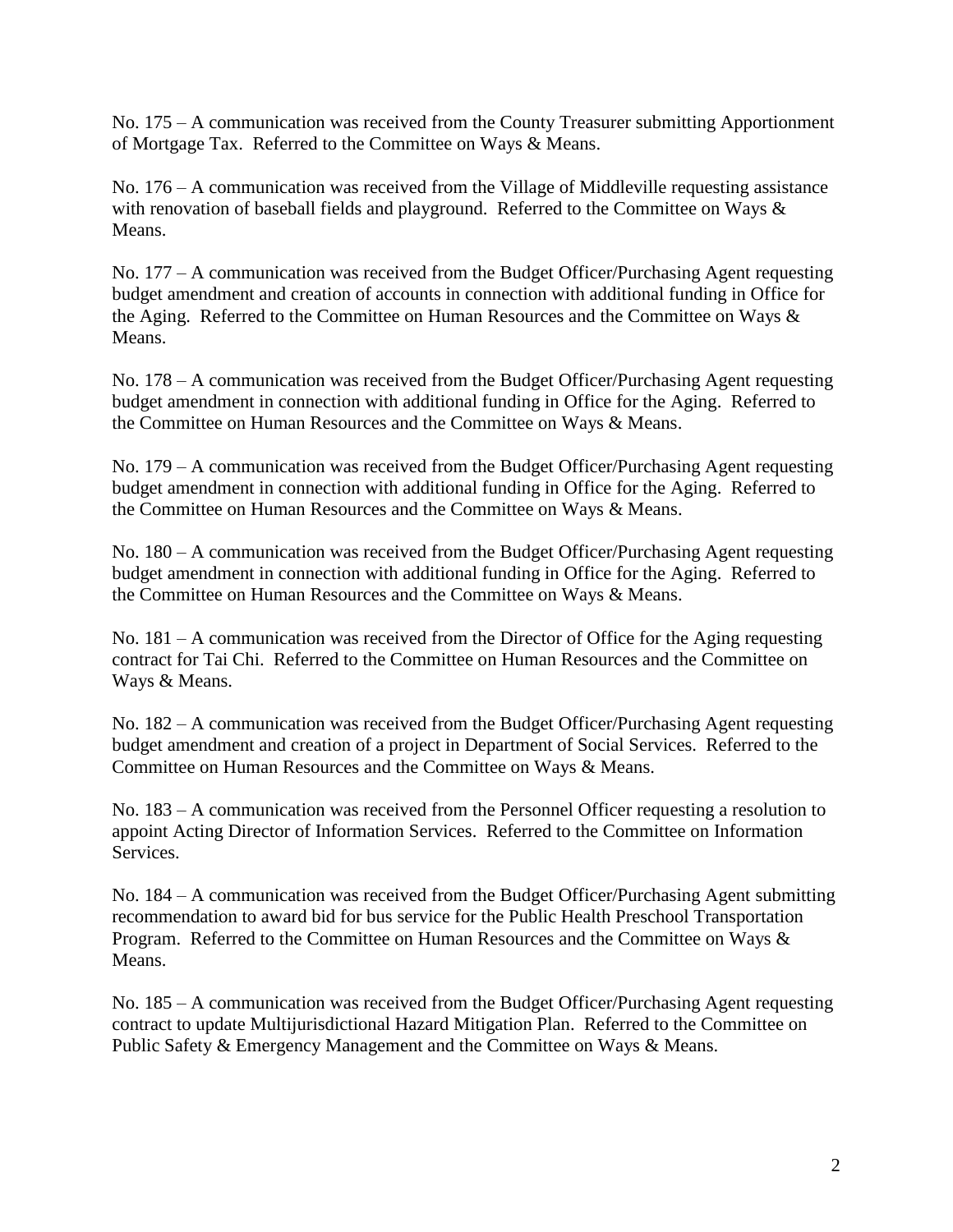No. 186 – A communication was received from the Director of Emergency Services requesting electrical contract for 911 Center and Radio Towers. Referred to the Committee on Public Safety & Emergency Management and the Committee on Ways & Means.

No. 187 – A communication was received from the Director of Emergency Services requesting Honey Hill Communications Tower Lease Agreement. Referred to the Committee on Public Safety & Emergency Management and the Committee on Ways & Means.

No. 188 – A communication was received from the Sewer District submitting Resolution for billing policies. Referred to the Committee on Natural Resources and the Committee on Ways & Means.

No. 189 – A communication was received from David Chlus submitting resignation from Herkimer County IDA Board. Referred to the Committee on County Planning & Development.

No. 190 – A communication was received from the Herkimer County Soil & Water Conservation District advising of monthly meeting. Filed.

No. 191 – A communication was received from the NYS Agriculture  $\&$  Markets certifying the inclusion of predominantly viable agricultural land. Filed.

Pursuant to Rule 6, Chairman Bono then proceeded with Reports of Standing Committees. There were no reports.

The Chairman continued with the Regular Agenda.

On motion of Mr. Weakley, seconded by Mr. Schrader, Report and Resolution No. 136 sponsored by the Committee on Human Resources and the Committee on Ways & Means accepting additional funding, creating accounts, and amending budget for Respite Services under the Unmet Needs Funding Program was handed up; voted on and adopted by voice vote:

For: Ayes (16). Against: None. Absent: Johnson (1).



No. 136

# **REPORT AND RESOLUTION ACCEPTING ADDITIONAL FUNDING, CREATING ACCOUNTS, AND AMENDING BUDGET FOR RESPITE SERVICES UNDER THE UNMET NEEDS FUNDING PROGRAM**

**Sponsored by: Committee on Human Resources Committee on Ways and Means**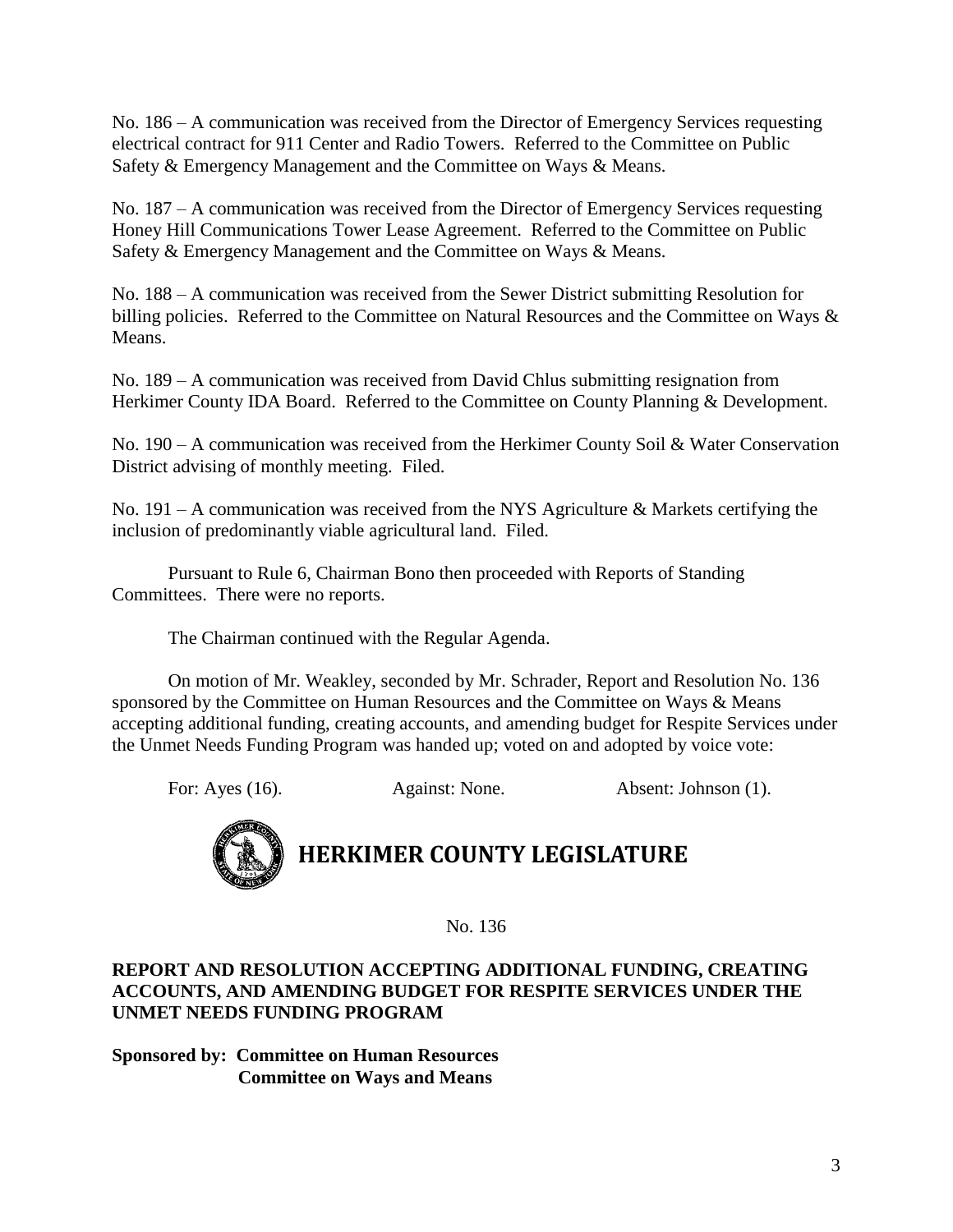WHEREAS, by letter dated April 22, 2022, from Kathy L. Fox, Director of the Office for the Aging, this Legislature is advised of a request to accept additional funds, in the amount of \$85,000, for the remainder of 2022 for the Unmet Needs Funding Program; and

WHEREAS, letter further advises the program year is April 1, 2021 through September 30, 2022; and

WHEREAS, by letter dated April 28, 2022, the Budget Officer has advised that it is necessary to amend the 2022 Herkimer County Budget and create accounts; now, therefore, be it

RESOLVED, that the 2022 Herkimer County Budget is hereby amended to establish the following accounts in the amounts listed:

| A6786C.3786C, Unmet Needs, Federal Aid            | To:       | From: \$43,688<br>\$128,688 |
|---------------------------------------------------|-----------|-----------------------------|
| A6786C.23000, Unmet Needs, Motor Vehicle (create) | From: \$0 |                             |
|                                                   | To:       | \$60,000                    |
| A6786C.41000, Unmet Needs, Supplies (create)      | From: \$0 |                             |
|                                                   | To:       | \$2,500                     |
| A6786C.44000, Unmet Needs, Contracted Services    |           | From: \$33,688              |
|                                                   | To:       | \$48,688                    |
| A6786C.46000, Unmet Needs, Misc. Expense          |           | From: \$10,000              |
|                                                   | To:       | \$15,000                    |
| A6786C.46100, Unmet Needs, Mileage (create)       | From: \$0 |                             |
|                                                   | To:       | \$2,500                     |
|                                                   |           |                             |

and, be it further

RESOLVED, that certified copies of this Resolution be forwarded to the Herkimer County Treasurer, Auditor, Budget Officer, and Director of the Office for the Aging.

Dated: May 18, 2022.

On motion of Mr. Donley, seconded by Mr. Ackerman, Report and Resolution No. 137 sponsored by the Committee on Human Resources and the Committee on Ways & Means accepting additional funding and amending budget for Title IIID Health Promotion Program was handed up; voted on and adopted by voice vote:

For: Ayes (16). Against: None. Absent: Johnson (1).



**HERKIMER COUNTY LEGISLATURE**

No. 137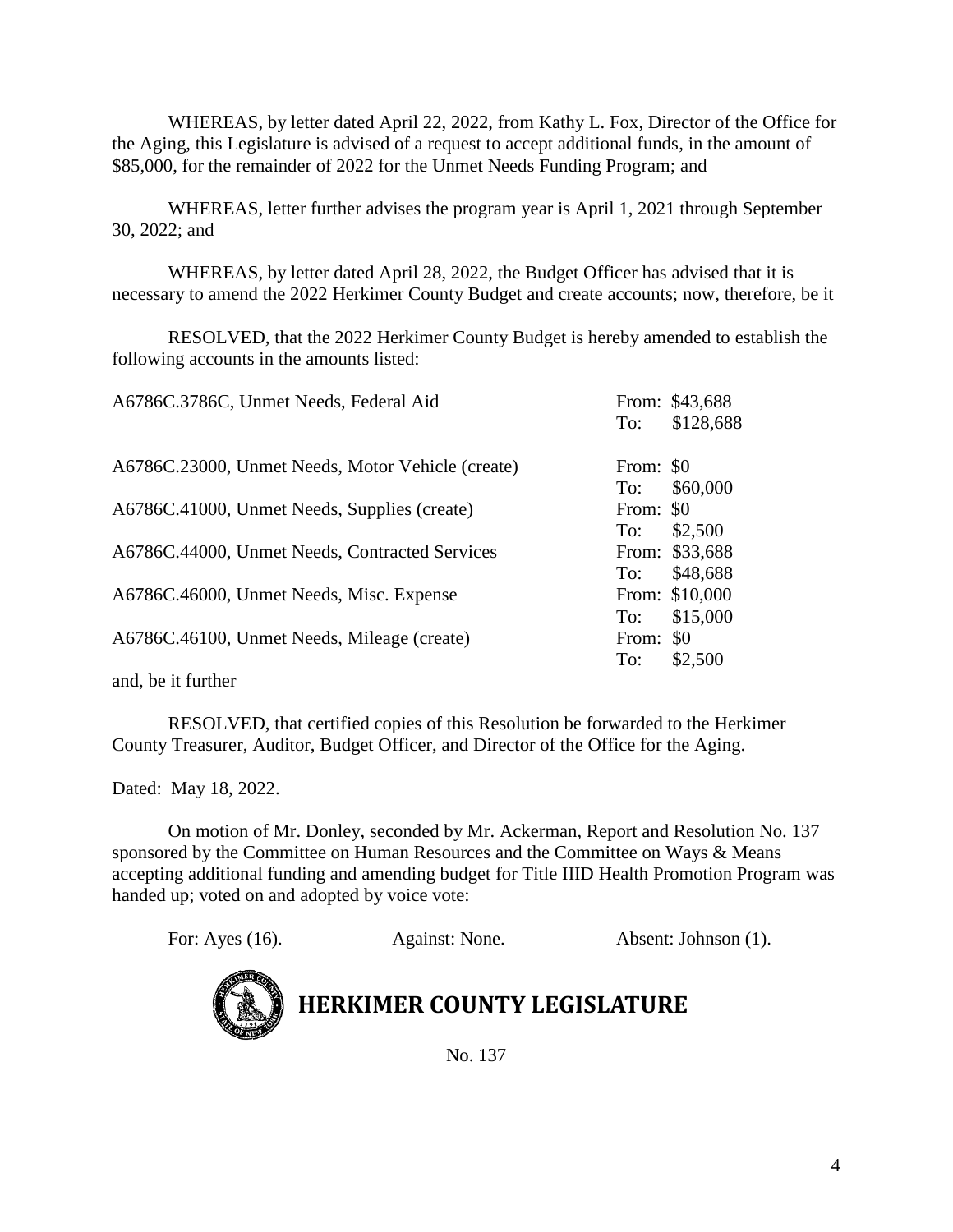# **REPORT AND RESOLUTION ACCEPTING ADDITIONAL FUNDING AND AMENDING BUDGET FOR TITLE IIID HEALTH PROMOTION PROGRAM**

### **Sponsored by: Committee on Human Resources Committee on Ways and Means**

WHEREAS, by letter dated April 22, 2022, from Kathy L. Fox, Director of the Office for the Aging, this Legislature is advised of a request to accept additional funds, in the amount of \$2,873.09, for the remainder of 2022 for the IIID Health Promotion Plan; and

WHEREAS, letter further advises the program year is January 1, 2022 through December 31, 2022; and

WHEREAS, by letter dated April 28, 2022, the Budget Officer has advised that it is necessary to amend the 2022 Herkimer County Budget; now, therefore, be it

RESOLVED, that the 2022 Herkimer County Budget is hereby amended in the amounts listed:

| A6772A.4772A, IIID, Federal Aid         | From: $$5,321$<br>To: $$8,194.09$ |
|-----------------------------------------|-----------------------------------|
| A6772A.44000, IIID, Contracted Services | From: \$4,000<br>To: \$6,873.09   |

and, be it further

RESOLVED, that certified copies of this Resolution be forwarded to the Herkimer County Treasurer, Auditor, Budget Officer, and Director of the Office for the Aging.

Dated: May 18, 2022.

On motion of Mr. Campione, seconded by Mr. Stephens, Report and Resolution No. 138 sponsored by the Committee on Human Resources and the Committee on Ways & Means accepting additional funding and amending budget for Title IIIE Respite Program in Office for the Aging was handed up; voted on and adopted by voice vote:

| For: Ayes (16). | Against: None. | Absent: Johnson (1). |
|-----------------|----------------|----------------------|
|                 |                |                      |



**HERKIMER COUNTY LEGISLATURE**

No. 138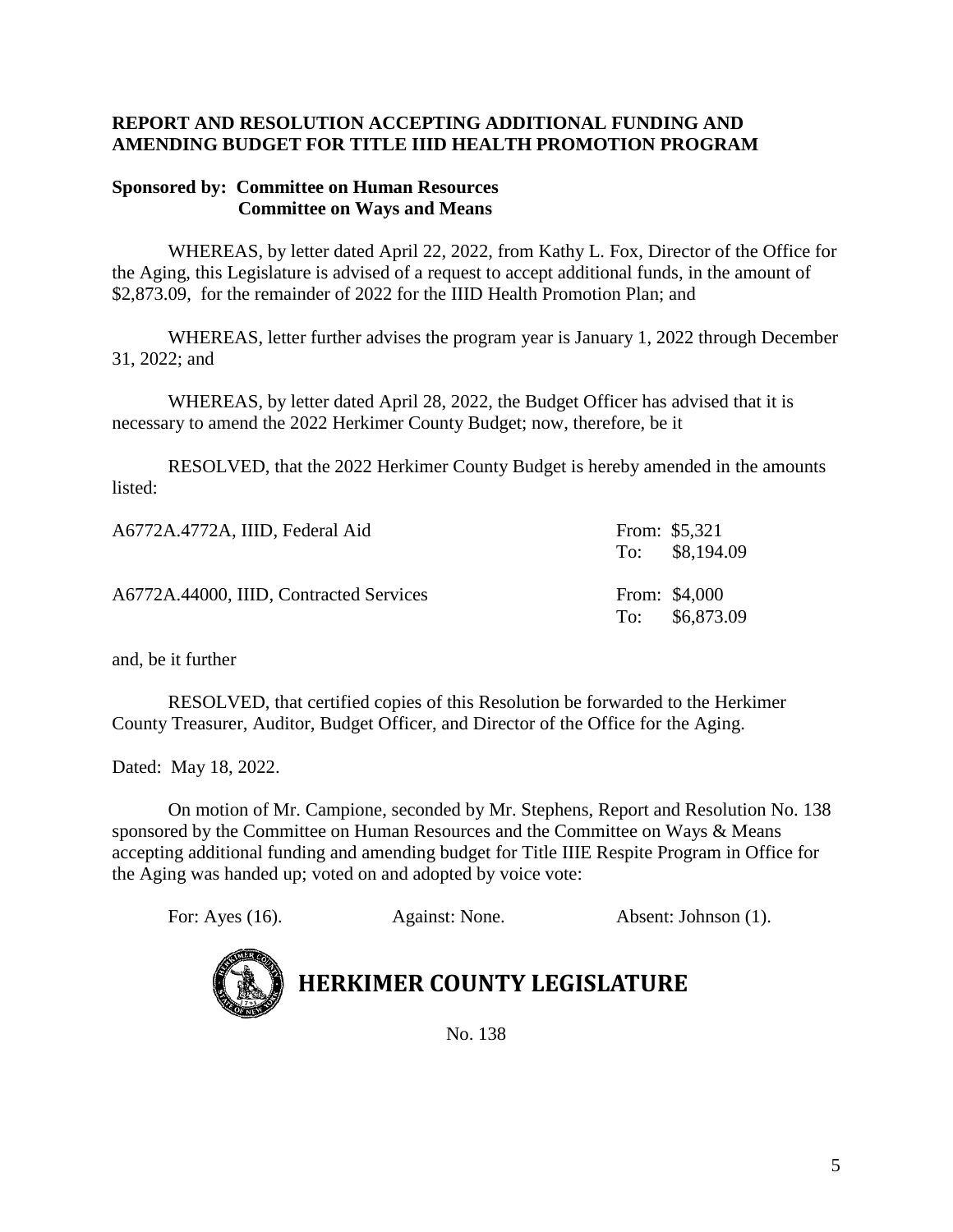# **REPORT AND RESOLUTION ACCEPTING ADDITIONAL FUNDING AND AMENDING BUDGET FOR TITLE IIIE RESPITE PROGRAM IN OFFICE FOR THE AGING**

#### **Sponsored by: Committee on Human Resources Committee on Ways and Means**

WHEREAS, by letter dated April 22, 2022, from Kathy L. Fox, Director of the Office for the Aging, this Legislature is advised of a request to accept additional funds, in the amount of \$21,270.41, for the remainder of 2022 for the IIIE Respite Program to provide caregivers respite services; and

WHEREAS, letter further advises the program year is January 1, 2022 through December 31, 2022; and

WHEREAS, by letter dated April 28, 2022, the Budget Officer has advised that it is necessary to amend the 2022 Herkimer County Budget; now, therefore, be it

RESOLVED, that the 2022 Herkimer County Budget is hereby amended in the amounts listed:

| A6783.4783, IIIE, Federal Aid          |             | From: \$39,845 |
|----------------------------------------|-------------|----------------|
|                                        | To:         | \$61,115.41    |
| A6783.10000-001, IIIE, Salaries        |             | From: \$10,408 |
|                                        | To:         | \$15,408       |
| A6783.41000, IIIE, Supplies            |             | From: \$1,000  |
|                                        | To:         | \$5,000.41     |
| A6783.44000, IIIE, Contracted Services |             | From: \$39,000 |
|                                        | To:         | \$47,282       |
| A6783.46100, IIIE, Mileage             | From: \$0   |                |
|                                        | To:         | \$1,000        |
| A6783.81000, IIIE, Retirement          |             | From: \$1,354  |
|                                        | To:         | \$2,354        |
| A6783.83000, IIIE, Social Security     | From: \$645 |                |
|                                        | To;         | \$955          |
| A6783.83500, IIIE, Medicare            | From: \$151 |                |
|                                        | To:         | \$224          |
| A6783.84000, IIIE, Workers Comp        | From: \$208 |                |
|                                        | To:         | \$308          |
| A6783.86000, IIIE, Health Insurance    |             | From: \$3,348  |
|                                        | To:         | \$4,848        |
| A6783.86500, IIIE, Dental Insurance    | From: \$19  |                |
|                                        | To:         | \$24           |

and, be it further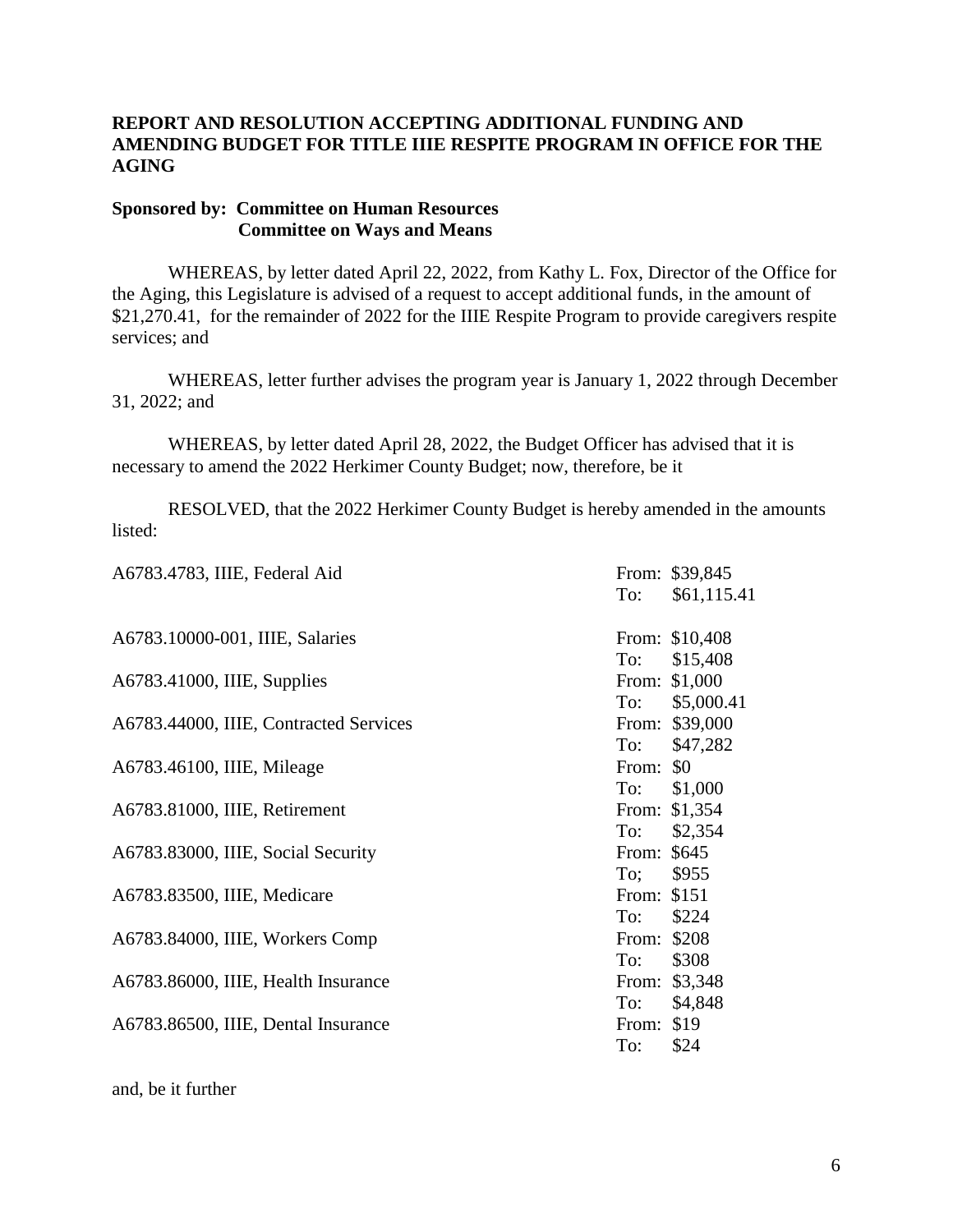RESOLVED, that certified copies of this Resolution be forwarded to the Herkimer County Treasurer, Auditor, Budget Officer, and Director of the Office for the Aging.

Dated: May 18, 2022.

On motion of Mr. Keeler, seconded by Mr. Weakley, Report and Resolution No. 139 sponsored by the Committee on Human Resources and the Committee on Ways & Means accepting additional funding and amending budget for Title IIIB Program in Office for the Aging was handed up; voted on and adopted by voice vote:

For: Ayes (16). Against: None. Absent: Johnson (1).



No. 139

# **REPORT AND RESOLUTION ACCEPTING ADDITIONAL FUNDING AND AMENDING BUDGET FOR TITLE IIIB PROGRAM IN OFFICE FOR THE AGING**

#### **Sponsored by: Committee on Human Resources Committee on Ways and Means**

WHEREAS, by letter dated April 22, 2022, from Kathy L. Fox, Director of the Office for the Aging, this Legislature is advised of a request to accept additional funds, in the amount of \$17,129.99, for the remainder of 2022 for the IIIB program to provide transportation, companion homemaker services, and Legal Aid; and

WHEREAS, letter further advises the program year is January 1, 2022 through December 31, 2022; and

WHEREAS, by letter dated April 28, 2022, the Budget Officer has advised that it is necessary to amend the 2022 Herkimer County Budget; now, therefore, be it

RESOLVED, that the 2022 Herkimer County Budget is hereby amended in the amounts listed:

| From: \$73,000<br>To: \$90,129.99 |
|-----------------------------------|
| From: \$26,452                    |
| To: \$31,452                      |
|                                   |
| To: \$1,644.99                    |
| From: \$11,000                    |
| From: \$0                         |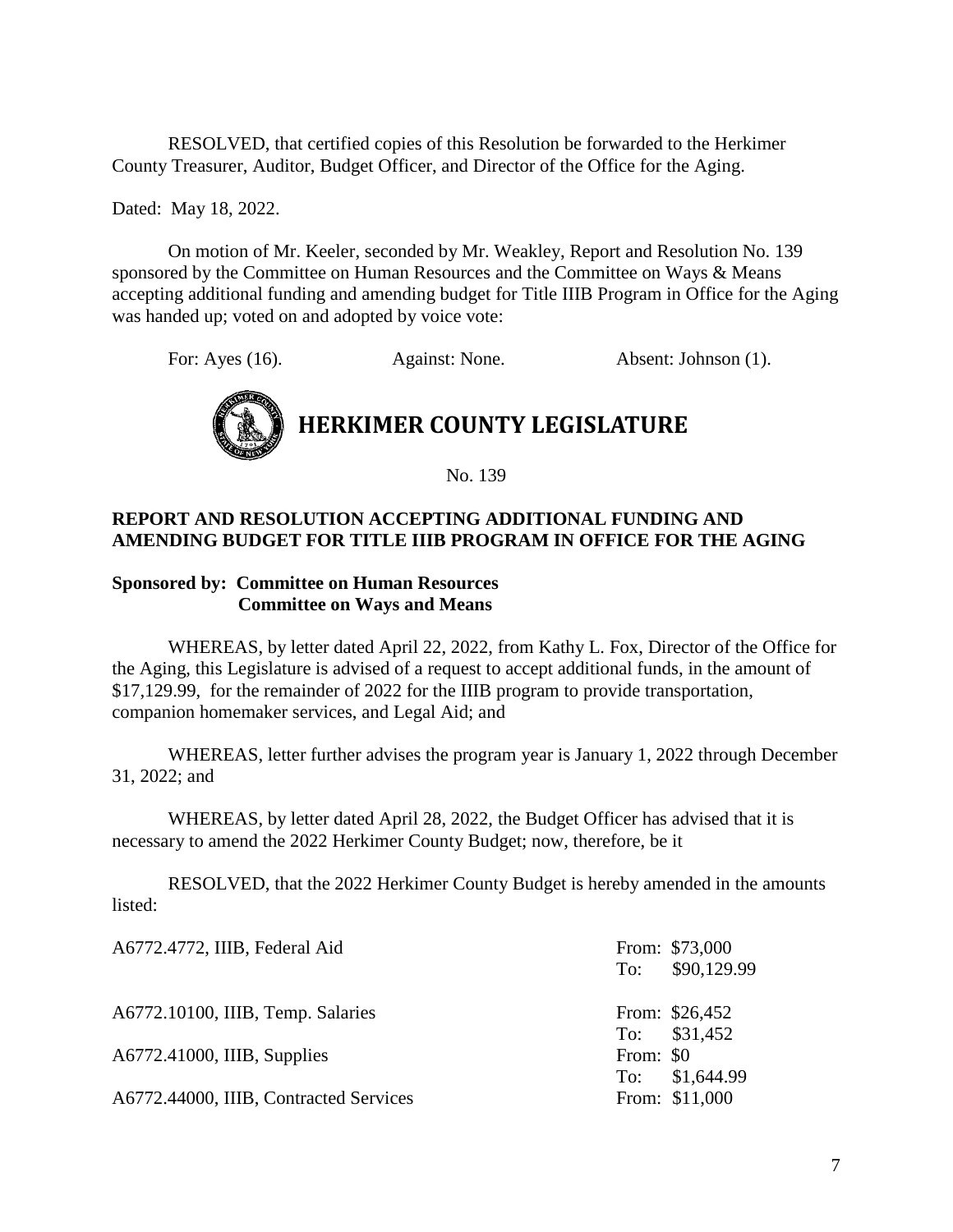| To: \$14,000             |
|--------------------------|
| From: \$3,300            |
| To: \$10,300             |
| From: \$6,031            |
| To: \$6,343              |
|                          |
|                          |
| From: \$1,059            |
| To: \$1,159              |
| From: \$767<br>To: \$840 |

and, be it further

RESOLVED, that certified copies of this Resolution be forwarded to the Herkimer County Treasurer, Auditor, Budget Officer, and Director of the Office for the Aging.

Dated: May 18, 2022.

On motion of Mr. Hollum, seconded by Mr. Malta, Report and Resolution No. 140 sponsored by the Committee on Human Resources and the Committee on Ways & Means approving a contract for services under Title IIID in the Herkimer County Office for the Aging was handed up; voted on and adopted by voice vote:

For: Ayes (16). Against: None. Absent: Johnson (1).



# **HERKIMER COUNTY LEGISLATURE**

No. 140

# **REPORT AND RESOLUTION APPROVING A CONTRACT FOR SERVICES UNDER TITLE IIID IN THE HERKIMER COUNTY OFFICE FOR THE AGING**

# **Sponsored by: Committee on Human Resources Committee on Ways and Means**

WHEREAS, by letter dated April 27, 2022, Kathy L. Fox, Director of the Office for the Aging, requests a contract be entered into with Dorothy Peters to provide Tai Chi exercise classes at a cost of \$60.00 per class under the Title IIID Program of the Herkimer County Office for the Aging, which provides Evidenced Based Health Promotion activities for individuals 60 and over; now, therefore, be it

RESOLVED, that the Chairman of this Legislature is hereby authorized to enter into a contract for the period commencing May 1, 2022 to December 31, 2022 with Dorothy Peters, to provide services to the Herkimer County Office for the Aging for the provision of Tai Chi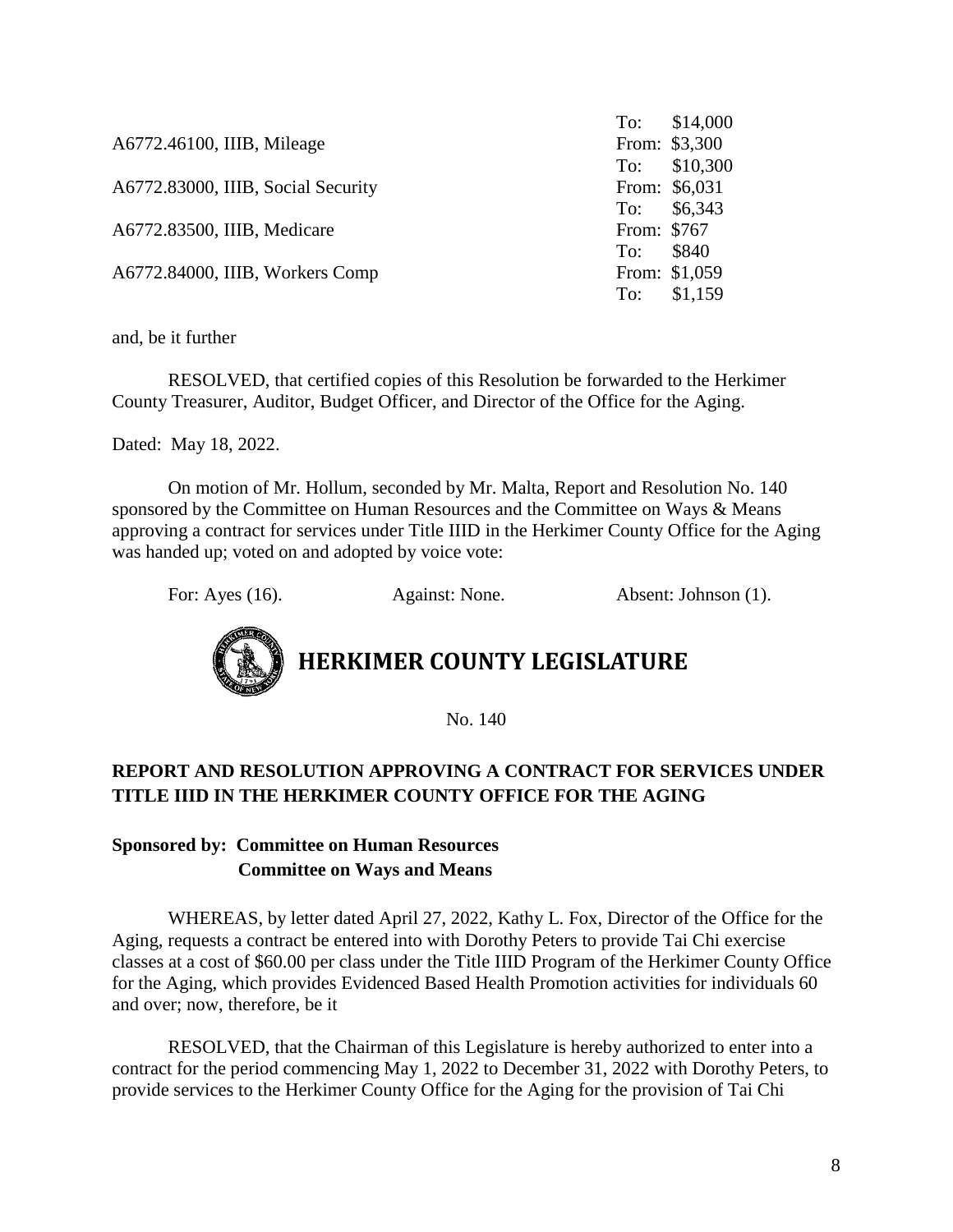exercise classes for individuals 60 and over at a cost of \$60.00 per class, up to an amount of \$3,000; with funding to be provided from the Title IIID Evidenced Based Health Program and a 10% local match; and, be it further

RESOLVED, that annual renewals of this contract are approved under the same or more favorable terms and conditions; and, be it further

RESOLVED, that certified copies of this Resolution be forwarded to the Herkimer County Treasurer, Auditor, Budget Officer, Director of the Office for the Aging, and Dorothy Peters.

Dated: May 18, 2022.

On motion of Mr. Stephens, seconded by Mr. Gaworecki, Report and Resolution No. 141 sponsored by the Committee on Human Resources and the Committee on Ways & Means amending the budget and creating project in connection with HealthNet, Inc. was handed up; voted on and adopted by voice vote:

For: Ayes (16). Against: None. Absent: Johnson (1).



**HERKIMER COUNTY LEGISLATURE**

No. 141

# **REPORT AND RESOLUTION AMENDING THE BUDGET AND CREATING PROJECT IN CONNECTION WITH HEALTHNET, INC.**

## **Sponsored by: Committee on Human Resources Committee on Ways and Means**

WHEREAS, Resolution No. 3 of 2021 authorized Herkimer County to act as a pass through entity for the Herkimer County HealthNet Development Program Award; and

WHEREAS, by letter dated April 21, 2022, Tim Seymour, Commissioner of Social Services has advised that the HealthNet Development Program Award for 2022 has been confirmed in the amount of \$103,154; and

WHEREAS, by letter dated April 28, 2022, Sheri Ferdula, Budget Officer/Purchasing Agent has advised that an amendment to the 2022 budget and the creation of a project will be necessary to allow for the funds to be added; now, therefore, be it

RESOLVED, that the 2022 Herkimer County Budget is hereby amended as follows:

A4018.3418, Health Care Network, Proj. 13-13, State Aid From: \$0

To: \$103,154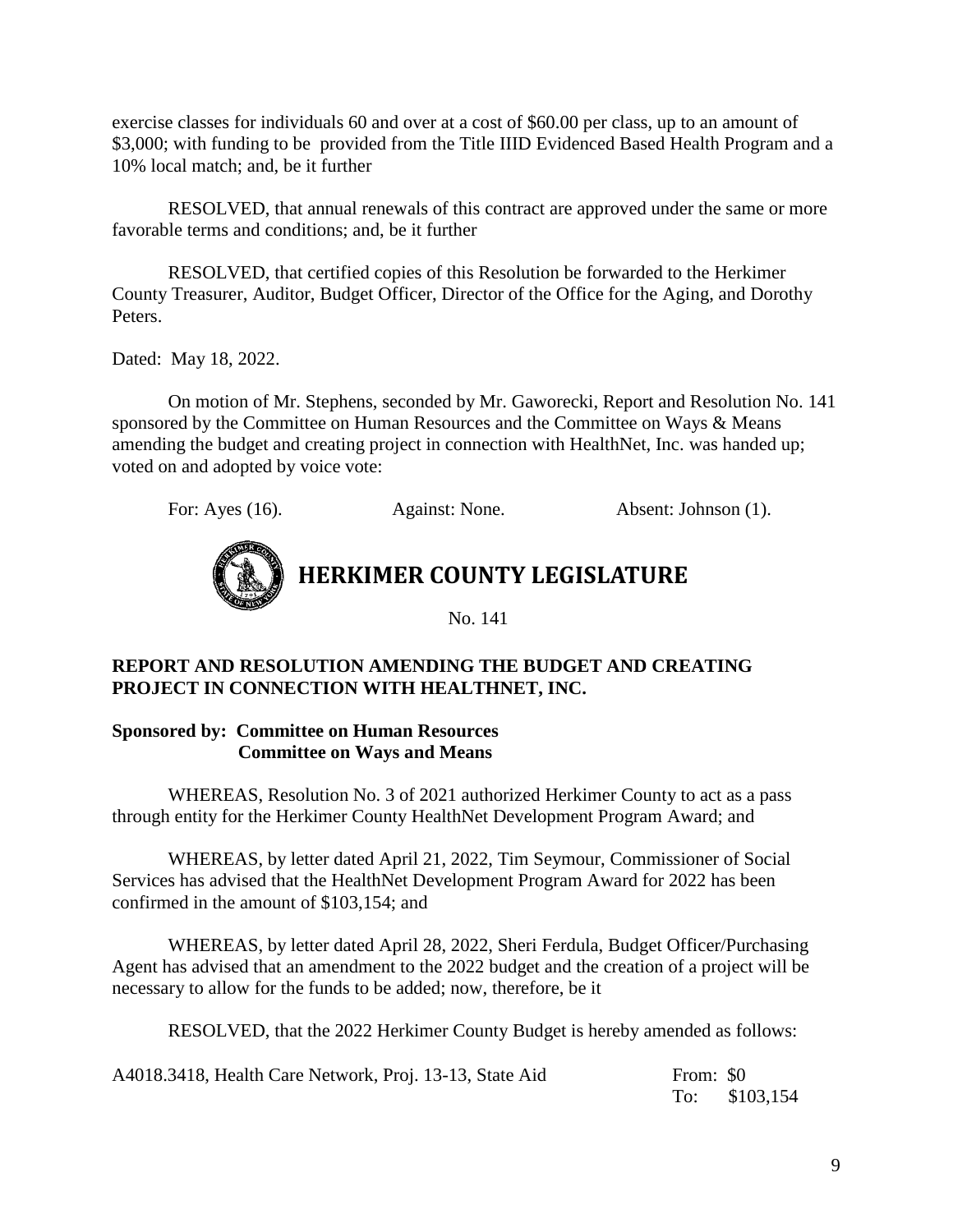A4018.44000, Health Care Network, Proj. 13-13, Contracted Services, From: \$0 To: \$103,154

and, be it further

RESOLVED, that certified copies of this Resolution be forwarded to the Herkimer County Treasurer, Auditor, Budget Officer, Commissioner of Social Services, and Executive Director of Herkimer County HealthNet.

Dated: May 18, 2022.

On motion of Mr. Schrader, seconded by Mr. Ackerman, Report and Resolution No. 142 sponsored by the Committee on Information Services appointing Acting Director of Information Services was handed up; voted on and adopted by voice vote:

For: Ayes (16). Against: None. Absent: Johnson (1).

Mr. Testa thanked the Legislature for the appointment.



No. 142

# **REPORT AND RESOLUTION APPOINTING ACTING DIRECTOR OF INFORMATION SERVICES**

#### **Sponsored by: Committee on Information Services**

WHEREAS, by letter dated February 21, 2022 Kathy Wright has submitted her resignation effective May 27, 2022; and

WHEREAS, by letter dated April 21, 2022, Steven R. Billings, Personnel Officer, has indicated that Michael Testa may be temporarily appointed as Acting Director of Information Services, effective May 30, 2022, until such time as the New York State Legislature passes a bill and the Governor signs said bill amending the residency requirement for the position under Public Officers Law; now, therefore, be it

RESOLVED, that Michael Testa, be, and he hereby is, appointed as Temporary Acting Director of Information Services, effective May 30, 2022; and, be it further

RESOLVED, that certified copies of this Resolution be forwarded to the Herkimer County Treasurer, Auditor, Budget Officer, Personnel Officer, and Michael Testa.

Dated: May 18, 2022.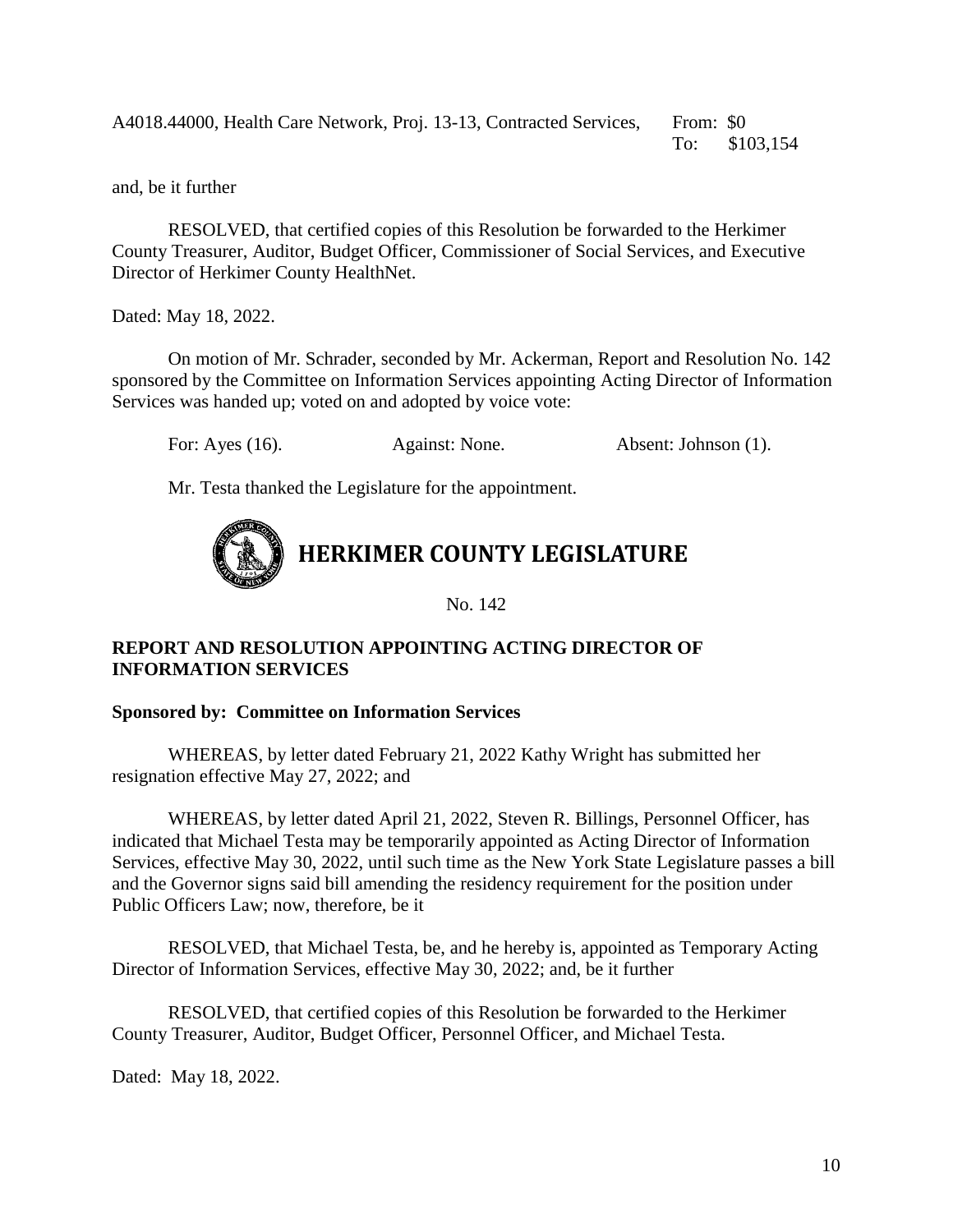On motion of Mr. Russell, seconded by Mr. Shaw, Report and Resolution No. 143 sponsored by the Committee on Human Resources and the Committee on Ways & Means awarding bid for the Public Health Preschool Transportation Program was handed up; voted on and adopted by voice vote:

For: Ayes (16). Against: None. Absent: Johnson (1).



**HERKIMER COUNTY LEGISLATURE**

No. 143

# **REPORT AND RESOLUTION AWARDING BID FOR THE PUBLIC HEALTH PRESCHOOL TRANSPORTATION PROGRAM**

# **Sponsored by: Committee on Human Resources Committee on Ways and Means**

WHEREAS, this Legislature is informed by communication dated April 28, 2022 from Sheri Ferdula, Budget Officer, that certain bids were received and publicly opened for the Preschool Transportation Program for the period from July 1, 2022 to June 30, 2025; and

WHEREAS, it is the recommendation of the Director of Public Health and your Committees that a contract be awarded based on the alternate bid of the sole bidder, Birnie Bus Service, Inc. of Rome, New York, in the amount of \$771,187, for the period from July 1, 2022 to June 30, 2025, with an annual escalator of 5%, to include that the County will have two one year options to renew the contract, with an annual increase to be decided on; now, therefore, be it

RESOLVED, that a contract be awarded to Birnie Bus Service, Inc., 1300 Floyd Ave, Rome, New York, in the amount of \$771,187, for preschool transportation services for the Public Health Preschool Transportation Program for the period commencing July 1, 2022 to June 30, 2025, with an annual escalator of 5% to include that the County will have two one year options to renew the contract, with an annual increase to be decided on; and, be it further

RESOLVED, that the Chairman of this Legislature is hereby authorized to sign said contract, subject to approval of the Herkimer County Attorney; and, be it further

RESOLVED, that certified copies of this Resolution be forwarded to the Herkimer County Treasurer, Auditor, Budget Officer, Director of Public Health, and Birnie Bus Service.

Dated: May 18, 2022.

On motion of Mr. Stephens, seconded by Mr. Weakley, Report and Resolution No. 144 sponsored by the Committee on Public Safety & Emergency Management and the Committee on Ways & Means approving lease agreement for Honey Hill Communications Tower was handed up; voted on and adopted by voice vote: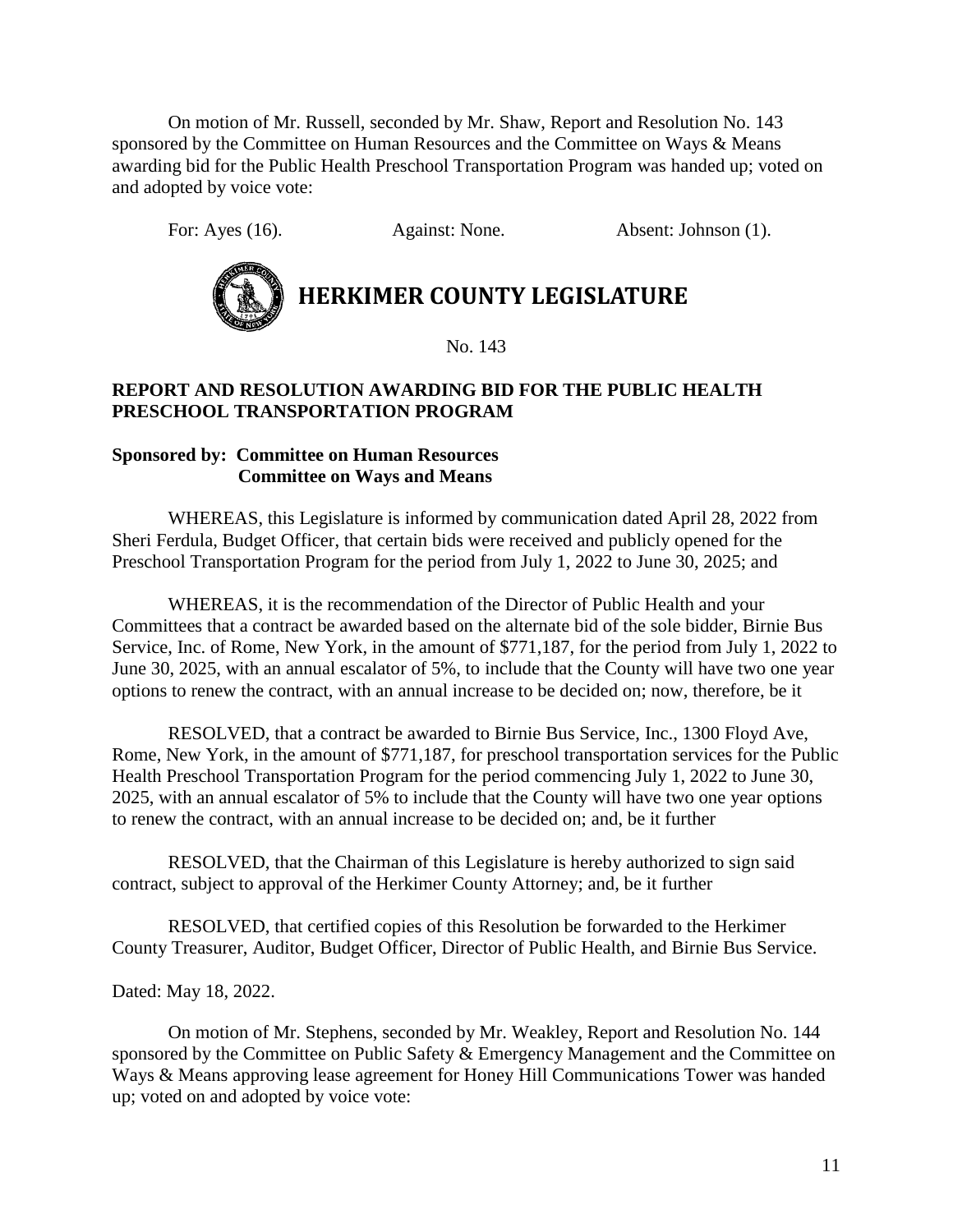For: Ayes (16). Against: None. Absent: Johnson (1).



# **HERKIMER COUNTY LEGISLATURE**

No. 144

## **REPORT AND RESOLUTION APPROVING LEASE AGREEMENT FOR HONEY HILL COMMUNICATIONS TOWER**

## **Sponsored by: Committee on Public Safety/Emergency Management Committee on Ways and Means**

WHEREAS, by letter dated April 22, 2022 from John J. Raymond, Director of Emergency Services, this Legislature is advised of a request to sign a lease agreement with Tarpon Towers II, LLC of Lakewood Ranch, Florida, for use of a communication tower located on Honey Hill in the Town of Newport; and

WHEREAS, letter further advises there is a one-time charge of \$2,500 for structural analysis, equipment for the tower project around \$300,000 with one hundred percent of this cost to be covered by the State Interoperable Communications Grant (SICG), and annualized cost of the tower is \$7,200 per year with the bulk of this annual cost also covered under SICG funding; now, therefore, be it

RESOLVED, that the Chairman of this Legislature is hereby authorized to enter into a lease agreement with Tarpon Towers II, LLC for use of a communication tower located on Honey Hill in the Town of Newport; and, be it further

RESOLVED, that the structural analysis and yearly annualized cost is hereby approved; and, be it further

RESOLVED, that certified copies of this Resolution be forwarded to the Herkimer County Treasurer, Auditor, Budget Officer, Director of Emergency Services, and Tarpon Towers II, LLC.

Dated: May 18, 2022.

On motion of Mr. Campione, seconded by Mr. Donley, Report and Resolution No. 145 sponsored by the Committee on Public Safety & Emergency Management and the Committee on Ways & Means awarding electrical service contract for 911 Center and radio towers was handed up; voted on and adopted by voice vote:

| For: Ayes $(16)$ .<br>Against: None. | Absent: Johnson (1). |
|--------------------------------------|----------------------|
|--------------------------------------|----------------------|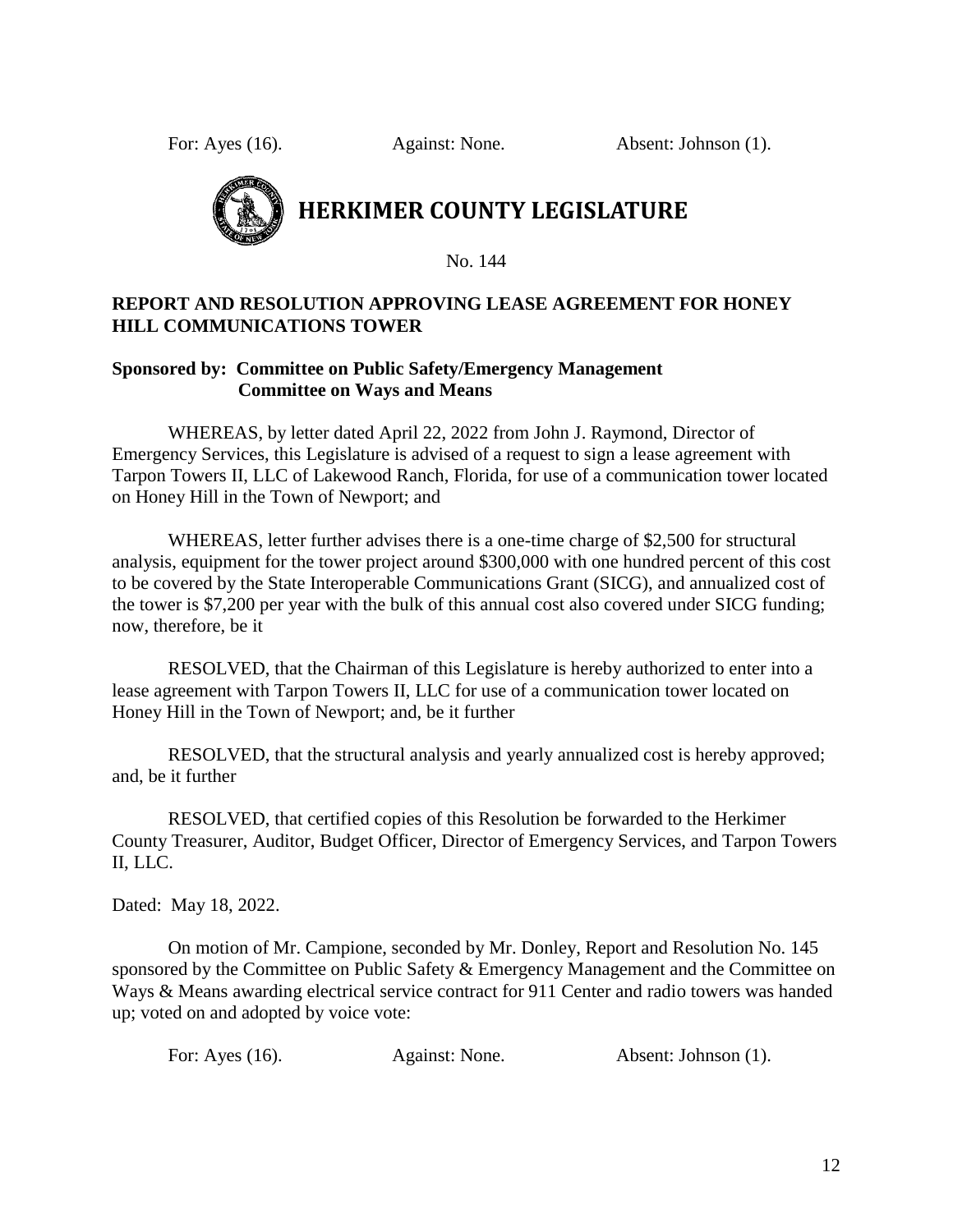

# **HERKIMER COUNTY LEGISLATURE**

#### No. 145

#### **REPORT AND RESOLUTION AWARDING ELECTRICAL SERVICE CONTRACT FOR 911 CENTER AND RADIO TOWERS**

#### **Sponsored by: Committee on Public Safety/Emergency Management Committee on Ways and Means**

WHEREAS, by letter received April 22, 2022, from John J. Raymond, Director of Emergency Services, this Legislature is advised of a request to contract with Doug's Electric Service LLC of Newport, NY to service the backup generators located at the 911 Center and primary radio towers at Dairy Hill, Aney Hill, and McCauley Mountain; and

WHEREAS, the 2022 service plan rates will be \$2,378 to service the 911 Center generator and electric, \$1,995 to service the Aney Hill generator and electric, \$1,260 to service the Dairy Hill generator and electric, and \$3,875 to service the McCauley Mountain generator and electric; now, therefore, be it

RESOLVED, that a contract be entered into with Doug's Electric Service LLC to service backup generators located at the 911 Center and primary radio towers at Dairy Hill, Aney Hill, and McCauley Mountain; and, be it further

RESOLVED, that the Chairman of this Legislature is further authorized to enter into annual renewals of said agreement, after the expiration of the current agreement, upon the same or more favorable terms and conditions; and, be it further

RESOLVED, that certified copies of this Resolution be forwarded to the Herkimer County Treasurer, Auditor, Budget Officer, Director of Emergency Services, and Doug's Electric Service LLC.

Dated: May 18, 2022.

On motion of Mr. Stephens, seconded by Mr. Schrader, Report and Resolution No. 146 sponsored by the Committee on Public Safety & Emergency Management and the Committee on Ways & Means authorizing contract for Multijurisdictional Hazard Mitigation Plan Consultant was handed up; voted on and adopted by voice vote:

For: Ayes (16). Against: None. Absent: Johnson (1).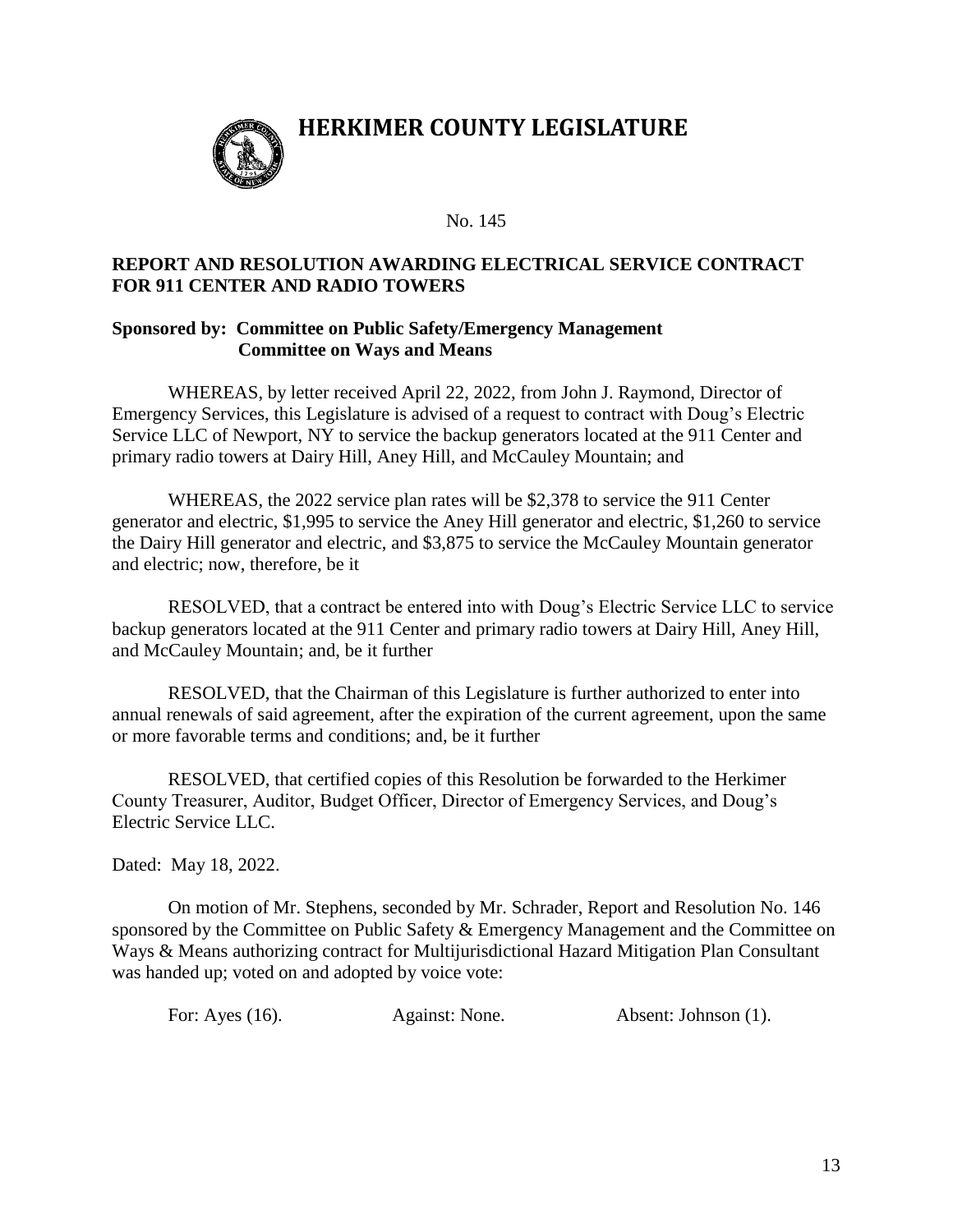

# **HERKIMER COUNTY LEGISLATURE**

No. 146

# **REPORT AND RESOLUTION AUTHORIZING CONTRACT FOR MULTIJURISDICTIONAL HAZARD MITIGATION PLAN CONSULTANT**

## **Sponsored by: Committee on Public Safety/Emergency Management Committee on Ways and Means**

WHEREAS, by letter dated April 28, 2022, Sheri Ferdula, Budget Officer/Purchasing Agent, has advised that requests for proposals were received for an update to the Multijurisdictional Hazard Mitigation Plan and recommends a contract be awarded to Tetra Tech, Inc., 6 Century Drive, Ste. 300, Parsippany, NJ 07054, with the cost to update to be \$59,900, plus an additional \$7,600 for the enhanced story map web based plan, for a total of \$67,500; and

WHEREAS, funding for this project will be covered by the BRIC Grant; now, therefore, be it

RESOLVED, that the Chairman of this Legislature is hereby authorized to enter into an agreement with Tetra Tech, Inc., for an update to the Multijurisdictional Hazard Mitigation Plan, in the amount of \$67,500, with the terms of said agreement to be subject to the approval of the Herkimer County Attorney; and, be it further

RESOLVED, that certified copies of this Resolution be forwarded to the Herkimer County Treasurer, Auditor, Budget Officer, Director of Emergency Services, and Tetra Tech, Inc.

Dated: May 18, 2022.

On motion of Mr. Keeler, seconded by Mr. Manno, Report and Resolution No. 147 sponsored by the Committee on Natural Resources and the Committee on Ways & Means adopting Policy on Payment of quarterly sewer bills for the Herkimer County Sewer District was handed up; voted on and adopted by voice vote:

For: Ayes (16). Against: None. Absent: Johnson (1).



# **HERKIMER COUNTY LEGISLATURE**

No. 147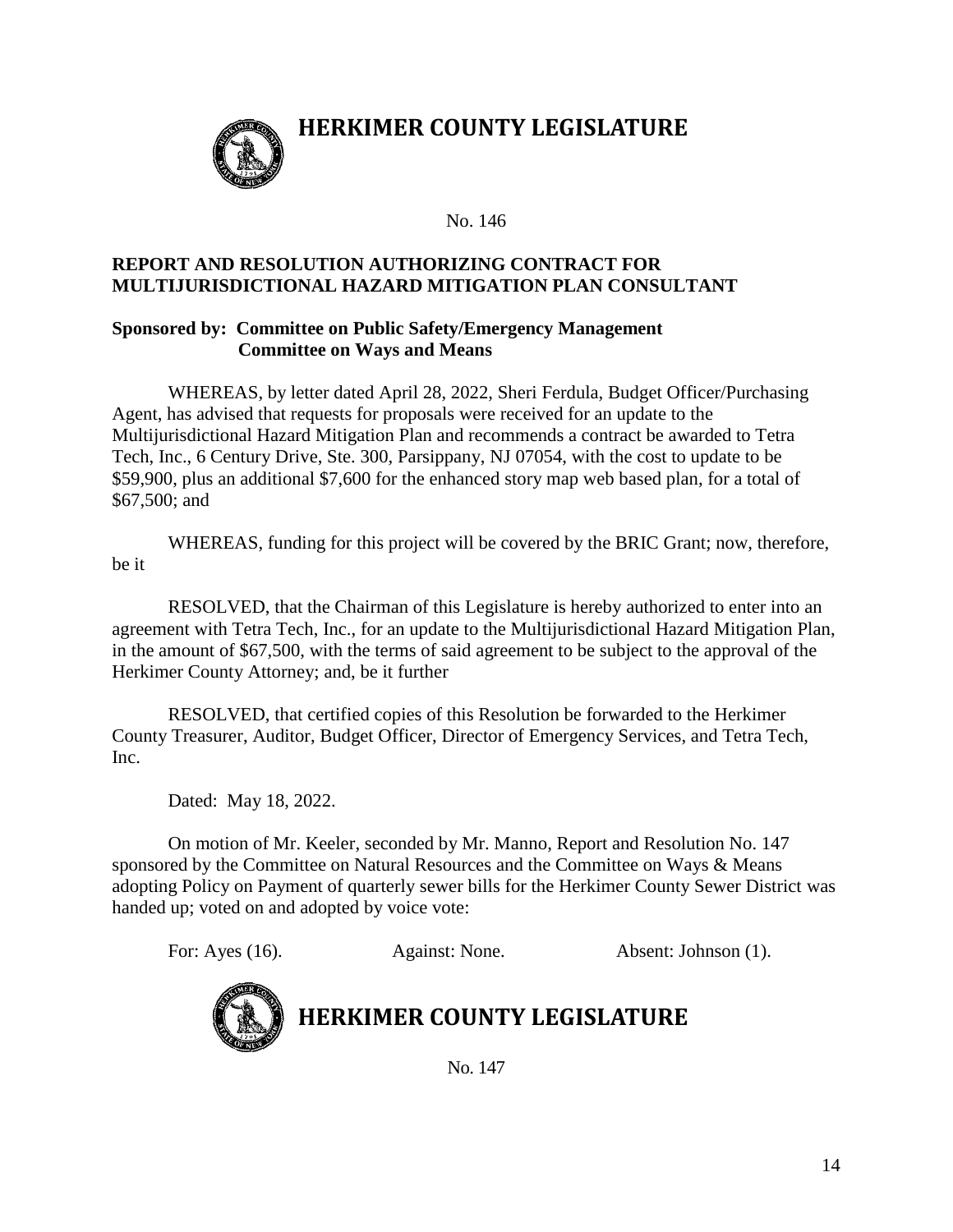## **REPORT AND RESOLUTON ADOPTING POLICY ON PAYMENT OF QUARTERLY SEWER BILLS FOR THE HERKIMER COUNTY SEWER DISTRICT**

#### **Sponsored by: Committee on Natural Resources Committee on Ways and Means**

WHEREAS, by letter dated April 21, 2022, this Legislature is advised that by action on April 20, 2022, the Herkimer County Sewer District Board adopted a Resolution adopting a Policy on Payment of Quarterly Sewer Bills, and said Resolution has been forwarded to the Herkimer County Legislature for approval; now, therefore, be it

RESOLVED, that the Policy on Payment of Quarterly Sewer Bills is hereby adopted, as attached; and, be it further

RESOLVED, that certified copies of this Resolution be forwarded to the Herkimer County Treasurer, Auditor, Budget Officer, and Herkimer County Sewer District.

Dated: May 18, 2022.

# **Herkimer County Sewer District Policy on Payment of Quarterly Sewer Bills (Adopted February 16, 2022)**

The Herkimer County Sewer District ("HCSD") provides Wastewater Management to the residents of the Towns of German Flatts and Frankfort and the Villages of Ilion, Mohawk and Frankfort. The following represents guidance established for sewer billing and payment.

#### **BILLING:**

Sewer bills are generated on a quarterly basis by HCSD, mailed to the property owner's address on or about the last business day of January, April, July and October.

Payment is due within thirty days of that billing date.

HCSD does accept partial payments. If a partial payment results in a balance due and the balance due is not remitted by the bill due date, HCSD will assess a standard late fee. Overpayments received will be credited to the property owner's account.

Sewer rates are set by the Herkimer County Sewer District Board (the "Board") and adjusted from time to time. For more information on the current sewer rates, please contact HCSD at 315-866-6042.

All sewer bills are sent to property owners. HCSD cannot send bills to tenants.

If the property has been sold, please contact the municipal water department in the municipality where your property is located immediately. It is the buyer's responsibility to notify their water department of any ownership changes.

#### **PAYMENT METHODS:**

HCSD is please to offer the following payment methods:

1. In-Person: Cash, personal check, money order paid in person to HCSD at 106 W. Main Street, Mohawk NY 13407. Currently HCSD is open to the public Monday – Friday, 8:00am – 3:30pm. Payment by credit/debit card is available in person (processing fees apply)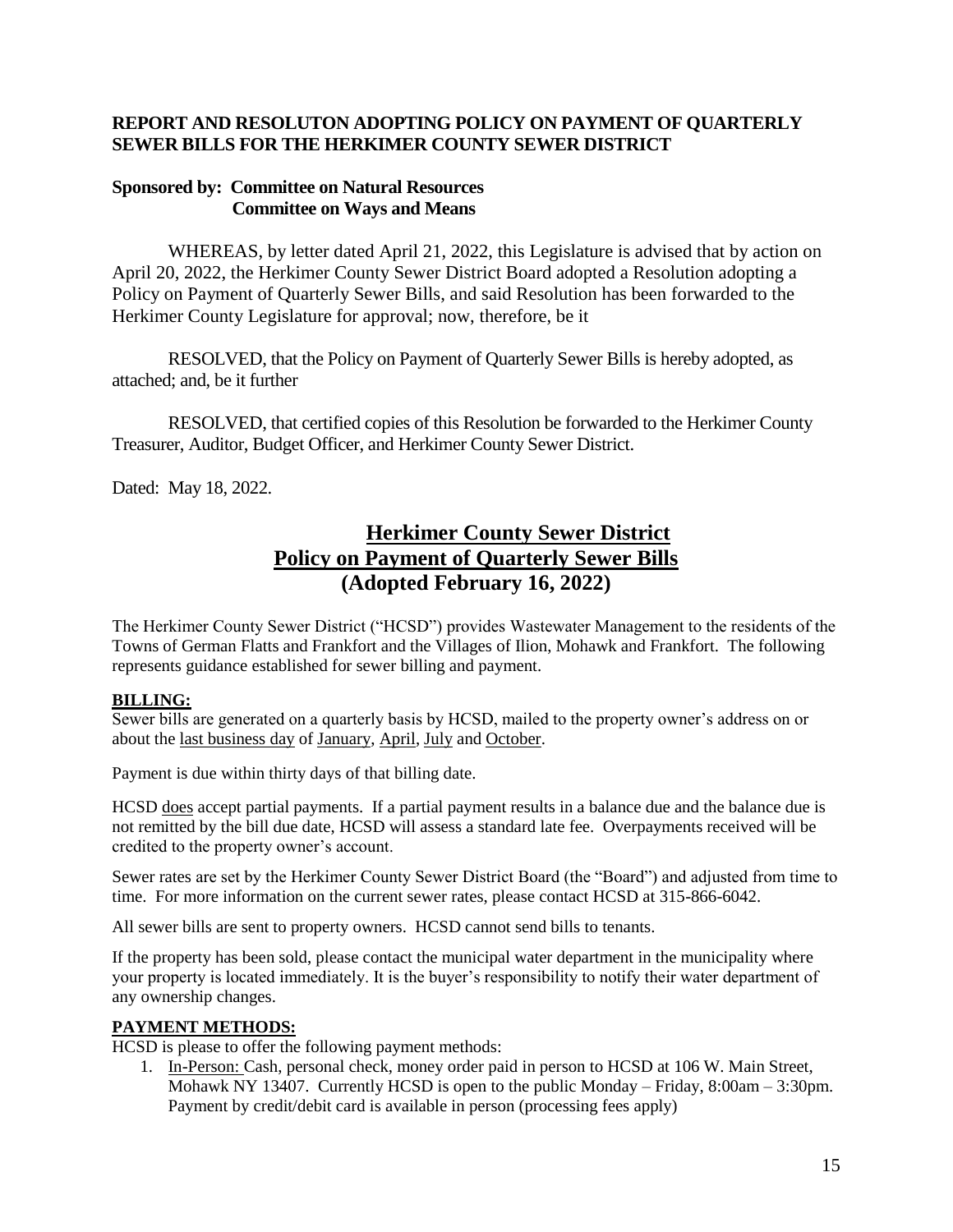Payments are also accepted at Adirondack Bank in Mohawk & Ilion and M&T Bank in Frankfort.

- 2. By Mail: Personal check or money order mailed to Herkimer County Sewer District, 106 W. Main Street, Mohawk, NY 13407. **Please do not mail cash payments.**
- 3. Drop Box: Personal check or money order dropped into the Drop Box located at the end of the driveway to the Herkimer County Sewer District, 106 W. Main Street, Mohawk, NY 13407. **Please do not leave cash in the Drop Box.**
- 4. Online: Visit<https://allpaid.com/payments#/plc-search/plc-details/a0010i> (processing fees apply)
- 5. Bank Bill Pay Option: set up through customer's bank or other financial institution request that bank remit payments to Herkimer County Sewer District, 106 W. Main Street, Mohawk, NY 13407. (Bank fees may apply)

HCSD does not accept payments by telephone.

#### **LATE PAYMENT FEES and RELEVY:**

Payments received after the billing due date are assessed a late payment fee of 5%.

Sewer charges that are not paid on or before the last business day in October are relevied to Herkimer County and appear on the real property tax bills issued the following January. Customers may see additional fees associated with such relevy.

#### **RETURNED CHECK POLICY :**

HCSD is pleased to allow customers to pay using personal check. Payment by personal check is a privilege and not a right.

If a check is returned for any reason, a returned check fee of \$25.00 will be immediately added to that customer's billing. Further, HCSD will suspend that customer's privilege to pay by personal check indefinitely. That customer must remit all future payments utilizing an alternative and acceptable payment method as set forth herein.

The customer's privilege to pay by personal check *may* be reinstated as follows:

- 1. Should the customer believe the returned check was not the error of the customer, the customer may request a review of the account by the Board at a regular meeting of that body. The customer should request such a review by contacting HCSD and requesting to be added to the meeting agenda no later than 24 hours before a regular meeting. The customer may present any and all evidence to the Board as to why the privilege should be reinstated. The customer is encouraged to bring evidence that independently substantiates the customer's position. The Board will render a decision by letter to the customer. The decision of the Board will be considered final.
- 2. Following timely payment by the customer on six (6) consecutive billings of the account, the customer may make written application to have the privilege reinstated by writing a letter to the Board for consideration. The Board will review such letter application at the following regular meeting of the Board. The customer may request to be added to the agenda and may address the Board but that is not required. The Board will render a decision by letter to the customer. The decision of the Board will be considered final.

The Board meets regularly on the third Wednesday of each month (except the months of August and December) at 6:00pm at the HCSD Office, 106 W. Main Street, Mohawk, NY 13407.

#### **SPECIAL RULES FOR NON-MUNICIPAL WATER USERS:**

HCSD acknowledges that some customers within the Herkimer County Sewer District do not have municipal water accounts but rather have a well system for water supply. As HCSD relies upon the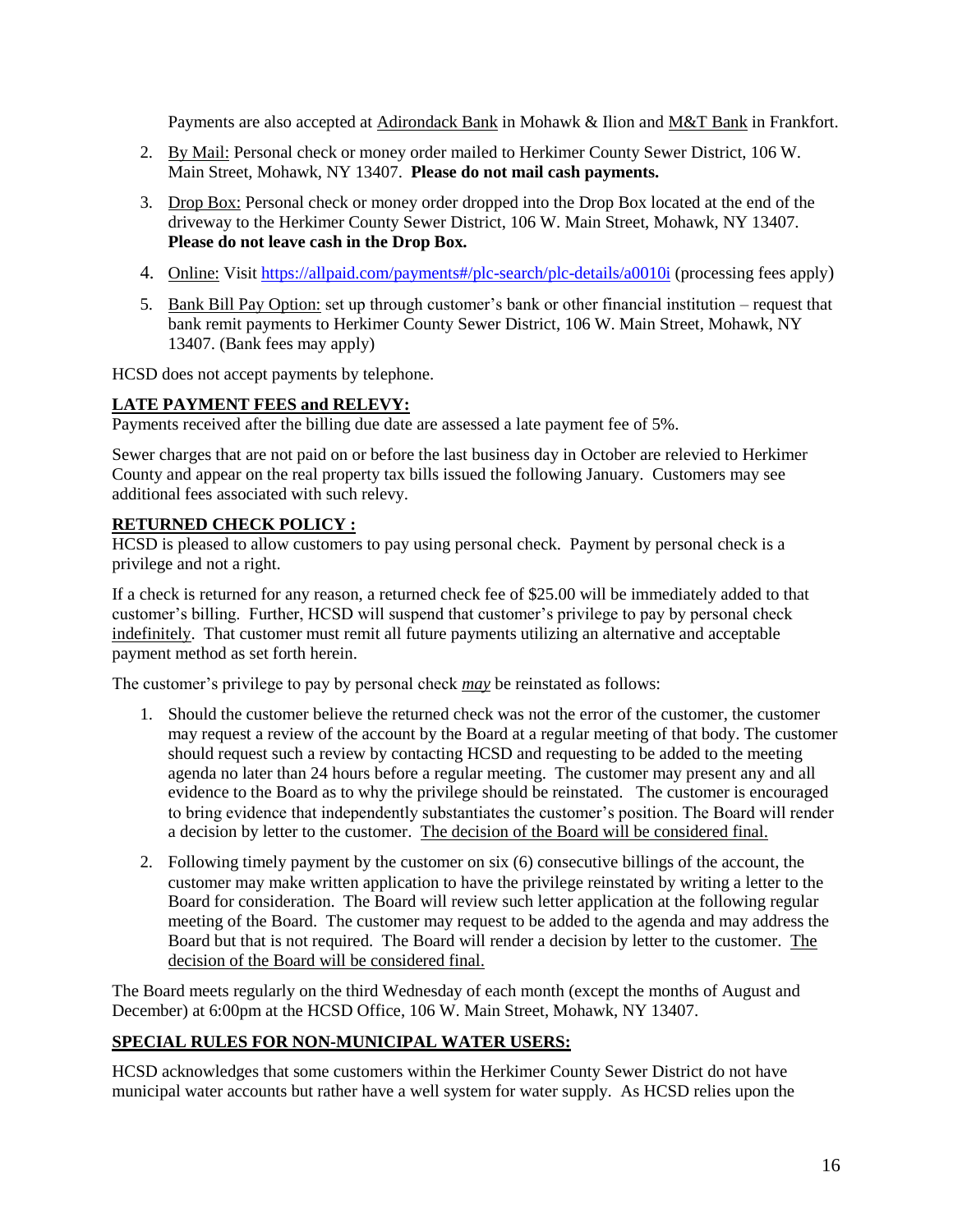municipal water accounts to determine accurate billing for sewer services, HCSD policy for nonmunicipal water users requires the customer to complete a Sewer Use Affidavit and file same with HCSD. HCSD relies upon this sworn statement of the number of individuals residing at the property location so that HCSD may accurately bill the property owner.

Failure by the property owner to complete and file a Sewer Use Affidavit will result in the property owner being assessed a usage at the rate of five hundred (500) gallons per day.

# **EXCEPTIONAL CIRCUMSTANCES:**

HCSD also acknowledges that certain property owners may have exceptional circumstances that require more individualized attention by the HCSD for accurate billing of sewage use. Should a property owner believe that he/she/it has an exceptional circumstance, that property owner must submit a written request to the HCSD Board for review of the account to engage in discussions to determine an accurate method of billing. The written request must include (but not be limited to) the following information:

- 1. Property owner name
- 2. Property address
- 3. Summary of exceptional circumstances affecting sewage use
- 4. Proposed plan for accurate billing

All written requests will be reviewed by HCSD Board at a regular meeting of that body. The Board will render a decision by letter to the customer. The decision of the Board will be considered final.

On motion of Mr. Russell, seconded by Mr. Gaworecki, Report and Resolution No. 148 sponsored by the Committee on Ways & Means authorizing sub recipient agreement with the Village of Middleville was handed up; voted on and adopted by voice vote:

For: Ayes (15). Against: Stephens (1). Absent: Johnson (1).



# **HERKIMER COUNTY LEGISLATURE**

No. 148

# **REPORT AND RESOLUTION AUTHORIZING SUB RECIPIENT AGREEMENT WITH THE VILLAGE OF MIDDLEVILLE**

#### **Sponsored by: Committee on Ways & Means**

WHEREAS, a communication has been received by this Legislature from the Village of Middleville requesting American Rescue Plan Act funding to assist with repairs to a baseball field and playground due to storm damage; and

WHEREAS, Herkimer County will recoup sufficient funding for revenue replacement to be used for the provision of governmental services; now, therefore, be it

RESOLVED, the Chairman is authorized to enter into a sub-recipient agreement and to execute payment of \$9,500 with and to the Village of Middleville to assist with repairs to a baseball field and playground due to storm damage; and, be it further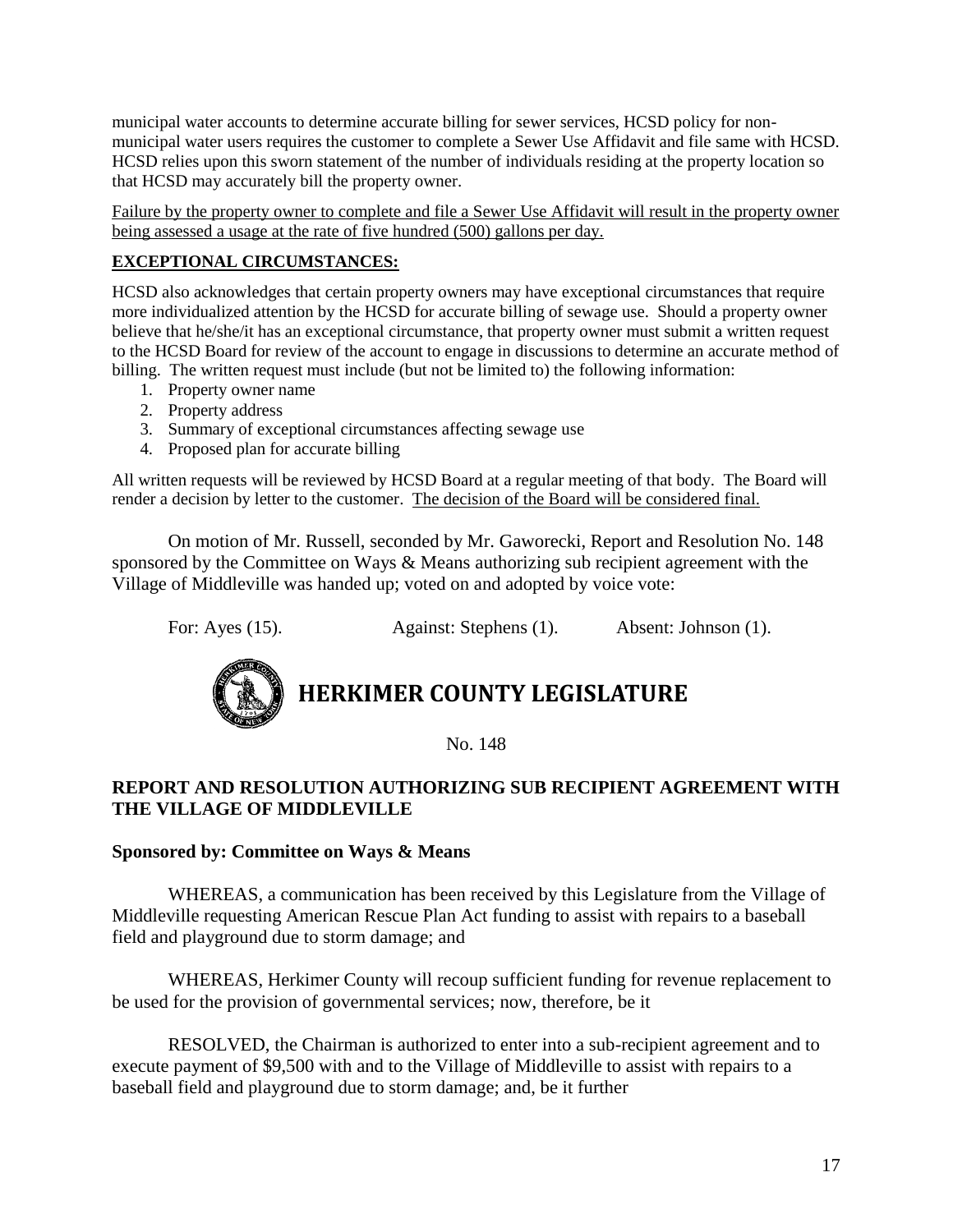RESOLVED, that certified copies of this Resolution be forwarded to the Herkimer County Treasurer, Auditor, Budget Officer, and the Village of Middleville.

Dated: May 18, 2022.

On motion of Mr. Russell, seconded by Mr. Ackerman, Report and Resolution No. 149 sponsored by the Committee on Ways & Means apportioning mortgage tax was handed up; voted on and adopted by voice vote:

For: Ayes (16). Against: None. Absent: Johnson (1).



No. 149

## **REPORT AND RESOLUTION APPORTIONING MORTGAGE TAX**

#### **Sponsored by: Committee on Ways and Means**

WHEREAS, your Committee on Ways and Means, to which was referred the report of the Recording Officer and County Treasurer showing the amounts received from the mortgage taxes, respectfully reports that we have examined the report containing the list of mortgages as kept by the Herkimer County Clerk, and herewith submit the following report showing the apportionment to the several towns, villages and the City in the County. Your Committee recommends that the Herkimer County Treasurer be authorized to draw warrants payable to the Supervisors of the several towns and to the City of Little Falls, and to the Treasurers of the incorporated villages in an amount apportioned as indicated on the tabulated statement recommended by the Committee herewith, and your Committee offers the following Resolution:

RESOLVED, that the Herkimer County Treasurer be, and she hereby is, authorized and directed to draw warrants payable to the Supervisors of the several towns in Herkimer County and to the Treasurer of the City of Little Falls and the Treasurers of the incorporated villages in the County of Herkimer entitled to a portion thereof, in the amounts of mortgage taxes apportioned respectively, and that a certified copy of the Resolution be served by the Clerk of this Legislature on the Herkimer County Treasurer.

Dated: May 18, 2022.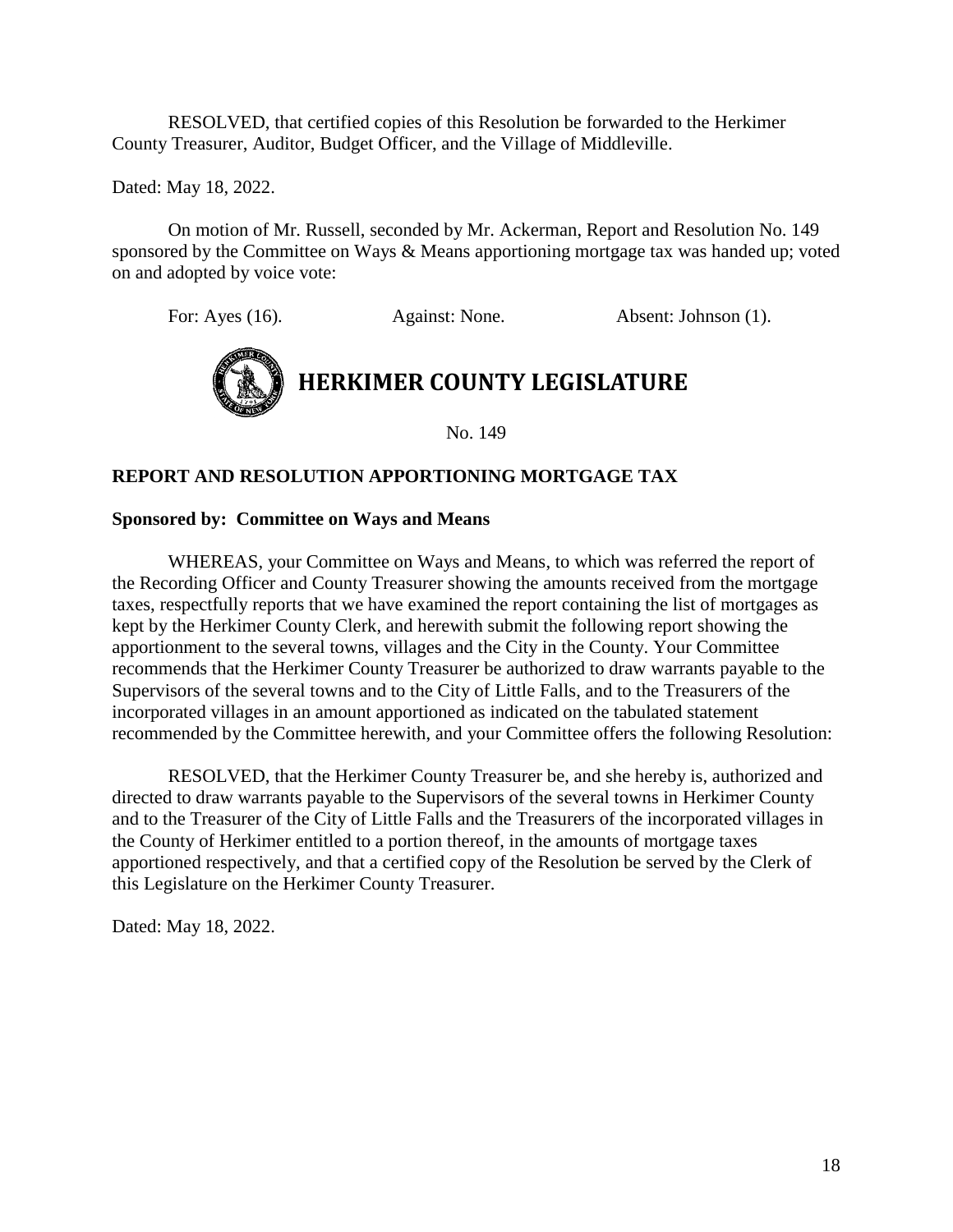| TOWNS                | TOTAL TAX       | TOWN         | <b>INCLUDING</b>       | <b>VILLAGES</b> |
|----------------------|-----------------|--------------|------------------------|-----------------|
|                      | <b>RECEIVED</b> | <b>SHARE</b> | VILLAGES               | <b>SHARES</b>   |
|                      |                 |              |                        |                 |
| <b>COLUMBIA</b>      | \$12,739.14     | \$12,739.14  |                        |                 |
| <b>DANUBE</b>        | 15,334.93       | 15,334.93    |                        |                 |
| <b>FAIRFIELD</b>     | 17,858.59       | 16,532.75    | <b>MIDDLEVILLE</b>     | \$1,325.84      |
| <b>FRANKFORT</b>     | 67,008.12       | 59,962.96    | <b>FRANKFORT</b>       | 6,923.44        |
|                      |                 |              | <b>ILION</b>           | 121.72          |
| <b>GERMAN FLATTS</b> | 107,865.17      | 68,705.02    | <b>ILION</b>           | 29,237.26       |
|                      |                 |              | <b>MOHAWK</b>          | 9.922.89        |
| <b>HERKIMER</b>      | 91,415.06       | 62,763.75    | HERKIMER               | 28,651.31       |
| <b>LITCHFIELD</b>    | 12.234.21       | 12,234,21    |                        |                 |
| C/O LITTLE FALLS     | 29,829.19       | 29,829.19    |                        |                 |
| T/O LITTLE FALLS     | 15,064.54       | -15,064.54   |                        |                 |
| <b>MANHEIM</b>       | 18,456.91       | 15,276.79    | DOLGEVILLE             | 3,180.12        |
| <b>NEWPORT</b>       | 24,532.02       | 21,096.76    | <b>MIDDLEVILLE</b>     | 513.71          |
|                      |                 |              | <b>NEWPORT</b>         | 2,479.77        |
|                      |                 |              | <b>POLAND</b>          | 441.78          |
| <b>NORWAY</b>        | 5,845.32        | 5,845.32     |                        |                 |
| OHIO                 | 15,770.90       | 15,770.90    |                        |                 |
| <b>RUSSIA</b>        | 30,615.63       | 28,560.60    | COLD BROOK             | 737.14          |
|                      |                 |              | <b>POLAND</b>          | 1,317.89        |
| <b>SALISBURY</b>     | 10,467.36       | 10,467.36    |                        |                 |
| <b>SCHUYLER</b>      | 17,370.25       | 17,370.25    |                        |                 |
| <b>STARK</b>         | 6,009.08        | 6,009.08     |                        |                 |
| WARREN               | 8,434.80        | 8,434.80     |                        |                 |
| WEBB                 | 141,552.24      | 141,552.24   |                        |                 |
| WINFIELD             | 27,967.04       | 24,484.84    | WEST WINFIELD 3,482.20 |                 |
| TOTAL                | \$676,370.50    | \$588,035.43 |                        | \$88,335.07     |

#### APPORTIONMENT OF MORTGAGE TAX October 1, 2021 - March 31, 2022

Herkimer County Treasurer \$619.09

On motion of Mr. Donley, seconded by Mr. Schrader, Report and Resolution No. 150 sponsored by the Committee on Ways & Means cancelling taxes on property in the Town of Frankfort acquired by the Greater Mohawk Valley Land Bank was handed up; discussion was held; voted on and adopted by voice vote:

For: Ayes (13). Against: Stephens, Brezinski, Ackerman (3).

Absent: Johnson (1).



No. 150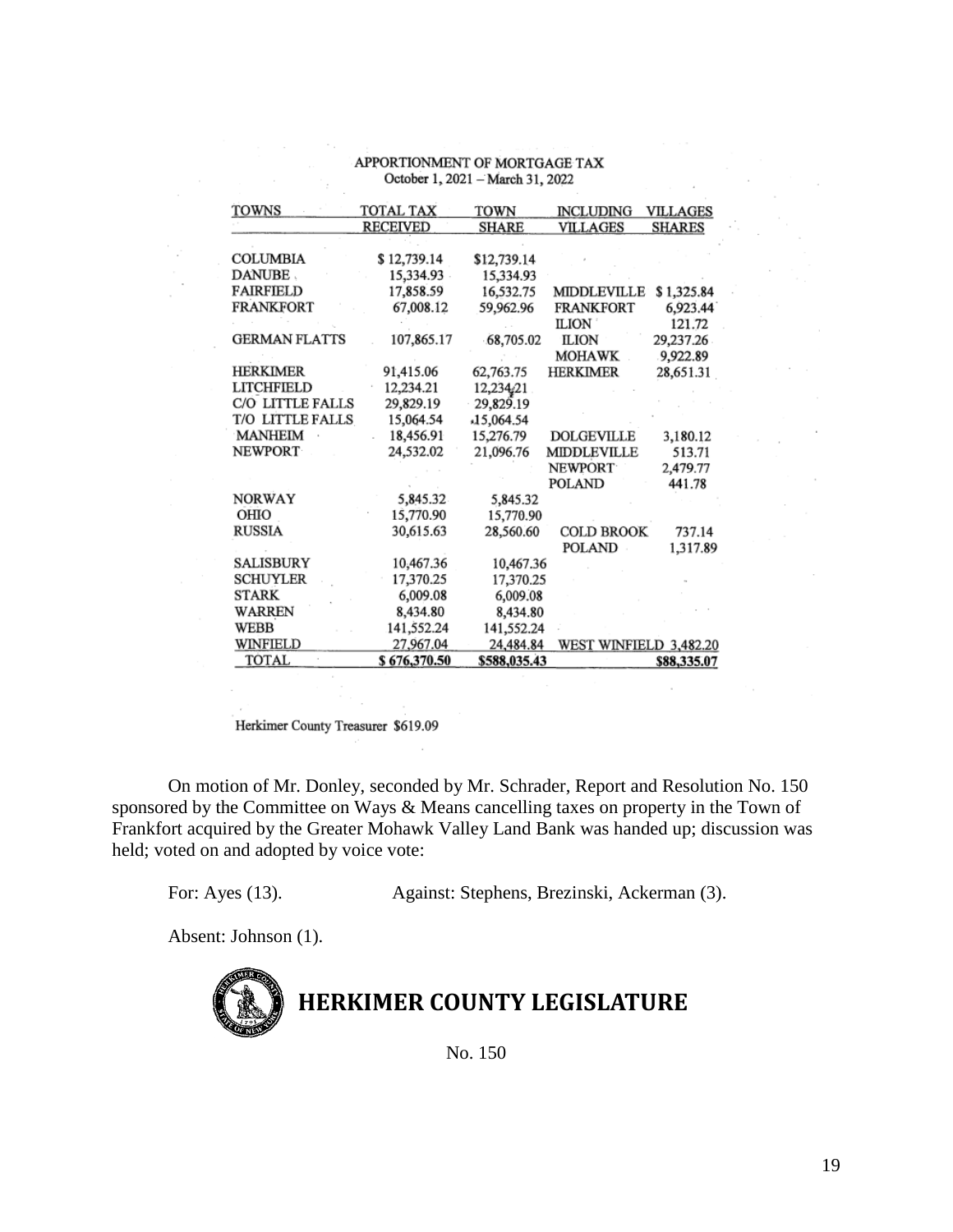# **REPORT AND RESOLUTION CANCELLING TAXES ON PROPERTY IN THE TOWN OF FRANKFORT ACQUIRED BY THE GREATER MOHAWK VALLEY LAND BANK**

# **Sponsored by: Committee on Ways and Means**

WHEREAS, premises located at 1131 Center Road in the Town of Frankfort known as tax parcel number 104.65-2-2 were acquired by the Greater Mohawk Valley Land Bank on December 22, 2020; and

WHEREAS, property owned by the Greater Mohawk Valley Land Bank is exempt from real property taxes pursuant to Not For Profit Corporation Law Section 1608(a) upon the date of transfer of title to a land bank; and

WHEREAS, a 2021 Town and County Tax Bill in the amount of \$1,593.61 was generated after the date that the Greater Mohawk Valley Land Bank took title to Tax Parcel No. 104.65-2-2; and

WHEREAS, by letter dated April 26, 2022, Herkimer County Property Agent, Jennifer Casey, has requested that this Legislature approve cancellation of said 2021 Town and County tax bill; now, therefore, be it

RESOLVED, that the Herkimer County Property Agent is authorized to issue and file a Certificate of Cancellation of said taxes; and, be it further

RESOLVED, that certified copies of this Resolution be forwarded to the Herkimer County Treasurer, Auditor, Budget Officer, County Property Agent and the Greater Mohawk Valley Land Bank.

Dated: May 18, 2022.

On motion of Mr. Hollum, seconded by Mr. Ackerman, Resolution No. 151 sponsored by the Committee on County Planning & Development making appointment to the Herkimer County Industrial Development Agency was handed up; voted on and adopted by voice vote:

For: Ayes (16). Against: None. Absent: Johnson (1).

# **HERKIMER COUNTY LEGISLATURE**

No. 151

# **RESOLUTION MAKING APPOINTMENT TO THE HERKIMER COUNTY INDUSTRIAL DEVELOPMENT AGENCY**

**Sponsored by: Committee on County Planning & Development**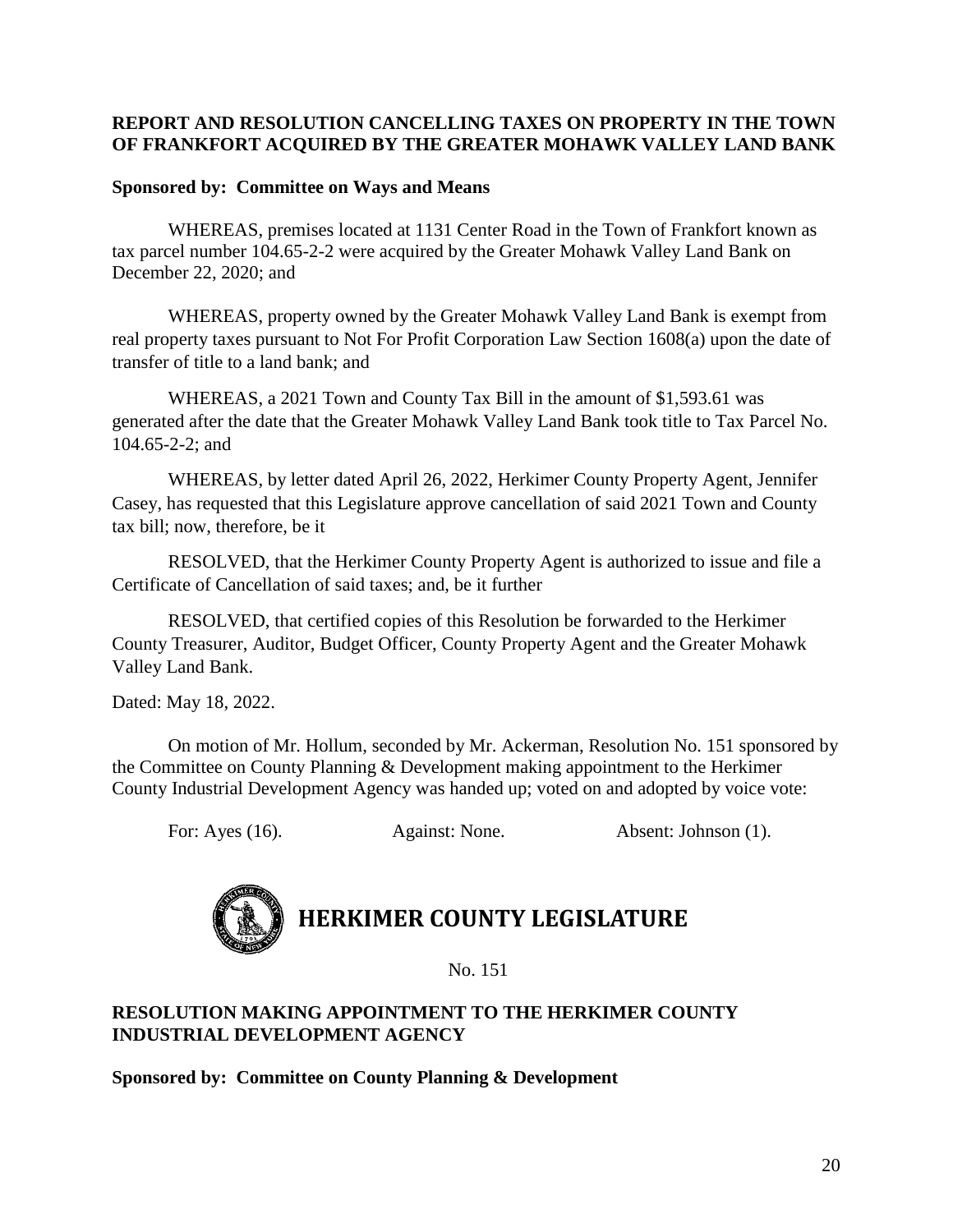WHEREAS, this Legislature by Resolution No. 124 of 1970 established an Industrial Development Agency for the County of Herkimer, and by Resolution No. 104 for 1982 amended said resolution to increase membership of the Herkimer County Industrial Development Agency to seven members; and

WHEREAS, it is necessary to make an appointment to fill a vacancy on said Industrial Development Agency; now, therefore, be it

RESOLVED, that this Legislature hereby appoints Timothy Day, Ilion, New York, to the Herkimer County Industrial Development Agency; and, be it further

RESOLVED, that said appointee shall serve on said Agency until a successor is appointed and qualified; and, be it further

RESOLVED, that certified copies of this Resolution be forwarded to the Herkimer County Industrial Development Agency, the Secretary of State of the State of New York, and Timothy Day.

Dated: May 18, 2022.

On motion of Mr. Stephens, seconded by Mr. Ackerman, Resolution No. 152 sponsored by the Committee on Ways & Means amending Resolution No. 131 of 2008 establishing standard workday for elected and appointed officials was handed up; voted on and adopted by voice vote:

For: Ayes (16). Against: None. Absent: Johnson (1).



# **HERKIMER COUNTY LEGISLATURE**

No. 152

## **RESOLUTION AMENDING RESOLUTION NO. 131 OF 2008 ESTABLISHING STANDARD WORKDAY FOR ELECTED AND APPOINTED OFFICIALS**

#### **Sponsored by: Committee on Ways & Means**

WHEREAS, Resolution No. 131 of 2008 established the standard workday for elected and appointed officials and certain positions under Salary Schedules No. I and No. II, which was further amended by Resolution No. 273 of 2015; and

WHEREAS, Resolution No. 314 of 2021 amended Salary Schedule No. II to create one full time Assistant County Attorney position, making it necessary to amend Resolution No. 131 of 2008 to add the title Full Time Assistant County Attorney, effective January 10, 2022; now, therefore, be it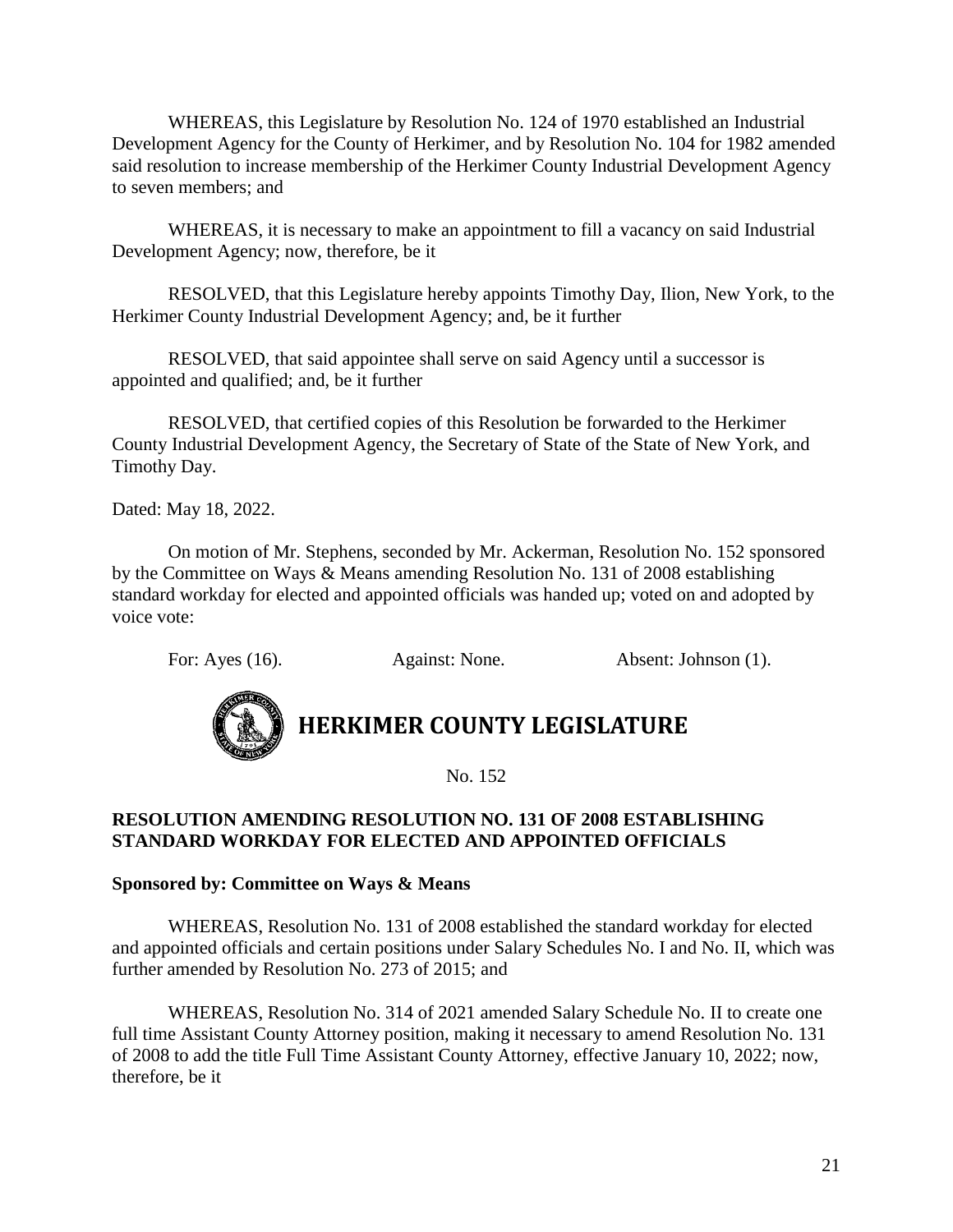RESOLVED, that Resolution No. 131 of 2008 is hereby amended as follows:

# **Five Day Workweek, Seven Hour Day:**

Include Full Time Assistant County Attorney, effective January 10, 2022

and, be it further

RESOLVED, that in all other respects, Resolution No. 131 of 2008 is hereby ratified and confirmed; and, be it further

RESOLVED, that certified copies of this Resolution be forwarded to the Herkimer County Treasurer, Auditor, Budget Officer, Personnel Officer, and the New York State Retirement System.

Dated: May 18, 2022.

On motion of Mr. Stephens, seconded by Mr. Donley, Resolution No. 153 sponsored by the Committee on Ways & Means approving standard work day and retirement reporting for elected and appointed officials was handed up; voted on and adopted by voice vote:

For: Ayes (16). Against: None. Absent: Johnson (1).



No. 153

#### **RESOLUTION APPROVING STANDARD WORK DAY AND RETIREMENT REPORTING FOR ELECTED AND APPOINTED OFFICIALS**

### **Sponsored by: Committee on Ways and Means**

RESOLVED, that the Herkimer County Legislature hereby establishes the following as standard work days for elected and appointed officials to report days worked to the New York State and Local Employees' Retirement System based on the record of activities maintained and submitted by these officials to the Clerk of this body:

| <b>Title:</b> | <b>Standar</b> | Name:  | <b>Social</b>        | <b>NYSLRS</b> | Tier 1  | <b>Current</b> | <b>Record</b>   | <b>Not</b>       |
|---------------|----------------|--------|----------------------|---------------|---------|----------------|-----------------|------------------|
|               | d Work         | (First | <b>Securit</b>       | ID:           | (Check) | <b>Term</b>    | of              | <b>Submitte</b>  |
|               | Day:           | and    |                      |               | only if | Begin &        | <b>Activiti</b> | $\mathbf{d}$ :   |
|               | (Hrs/da        | Last)  | <b>Numbe</b>         |               | membe   | End            | es              | (Check           |
|               | y)             |        | $\mathbf{r}$ : (Last |               | r is    | Dates:         | <b>Result</b>   | only if          |
|               | Min. $6$       |        | 4 digits)            |               | Tier 1) | (mm/dd/y       |                 | official         |
|               | hrs            |        |                      |               |         | v-             |                 | did not          |
|               | <b>Max. 8</b>  |        |                      |               |         | mm/dd/yy       |                 | submit           |
|               | hrs            |        |                      |               |         |                |                 | their            |
|               |                |        |                      |               |         |                |                 | <b>Record of</b> |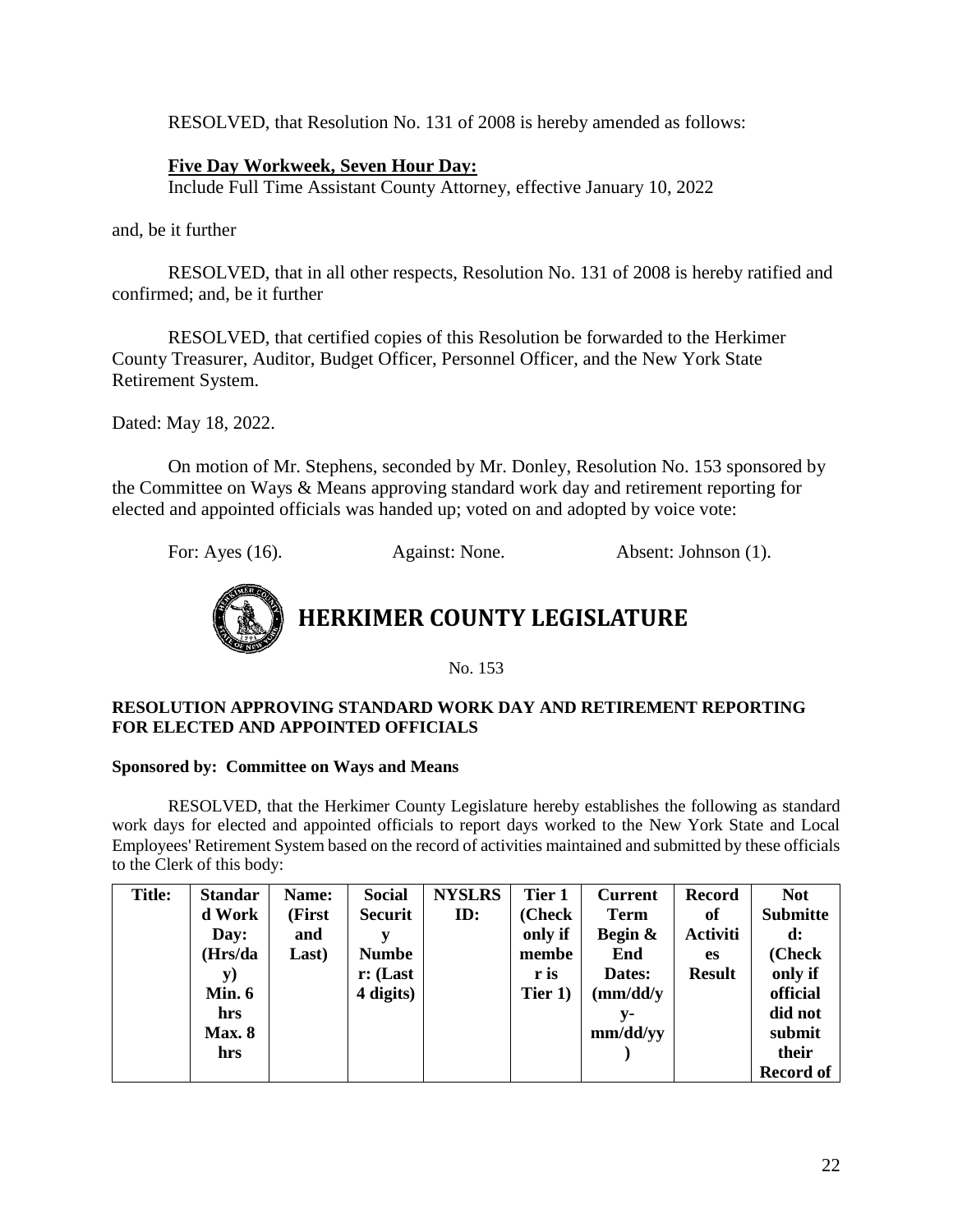|                               |                            |                          |  |  |  |                          |       | <b>Activities</b> |
|-------------------------------|----------------------------|--------------------------|--|--|--|--------------------------|-------|-------------------|
| <b>Elected Officials</b>      |                            |                          |  |  |  |                          |       |                   |
| Legislat<br><sub>or</sub>     | 6                          | Peter J.<br>Campio<br>ne |  |  |  | $01/01/22$ -<br>12/31/23 | 4.27  |                   |
|                               | <b>Appointed Officials</b> |                          |  |  |  |                          |       |                   |
| Assistan<br>Dist.<br>Attorney | $\overline{7}$             | Robert<br>Calli          |  |  |  | $01/01/21$ -<br>12/31/24 | 23.11 |                   |
| Assistan<br>Dist.<br>Attorney | 6                          | Clifford<br>Eisenhut     |  |  |  | $01/01/21$ -<br>12/31/24 | 3.91  |                   |

and, be it further

RESOLVED, that certified copies of this Resolution be forwarded to the Herkimer County Treasurer, Personnel Officer, and Principal Account Clerk in the Treasurer's Office.

Dated: May 18, 2022.

On motion of Mr. Hollum, seconded by Mr. Keeler, Resolution No. 154 sponsored by the Committee on Ways & Means amending Resolution No. 80 of 2009 relating to the rules and regulations governing the Herkimer County Employees Health Insurance Plan was handed up; discussion was held; voted on and adopted by voice vote:

For: Ayes (14). Against: Russell, Shaw (2). Absent: Johnson (1).



# **HERKIMER COUNTY LEGISLATURE**

No. 154

#### **RESOLUTION AMENDING RESOLUTION NO. 80 OF 2009 RELATING TO THE RULES AND REGULATIONS GOVERNING THE HERKIMER COUNTY EMPLOYEES HEALTH INSURANCE PLAN**

#### **Sponsored by: Committee on Ways and Means**

WHEREAS, the County of Herkimer currently maintains a health insurance program for the benefit of various county employees and retirees; and

WHEREAS, the rules governing the operation of the health insurance program for the benefit of the employees and retirees of the County of Herkimer has been amended, from time to time, since its enactment in 1959 as provided under Resolutions No. 62 and 189 of 1959, Resolution No. 169 of 1960, Resolution No. 27 of 1961, Resolutions No. 263 and 264 of 1975 and Resolution No. 97 of 1977; and

WHEREAS, Resolution No. 80 of 2009 amended the rules governing the operation of the health insurance program provided by the County of Herkimer to employees and retirees; and